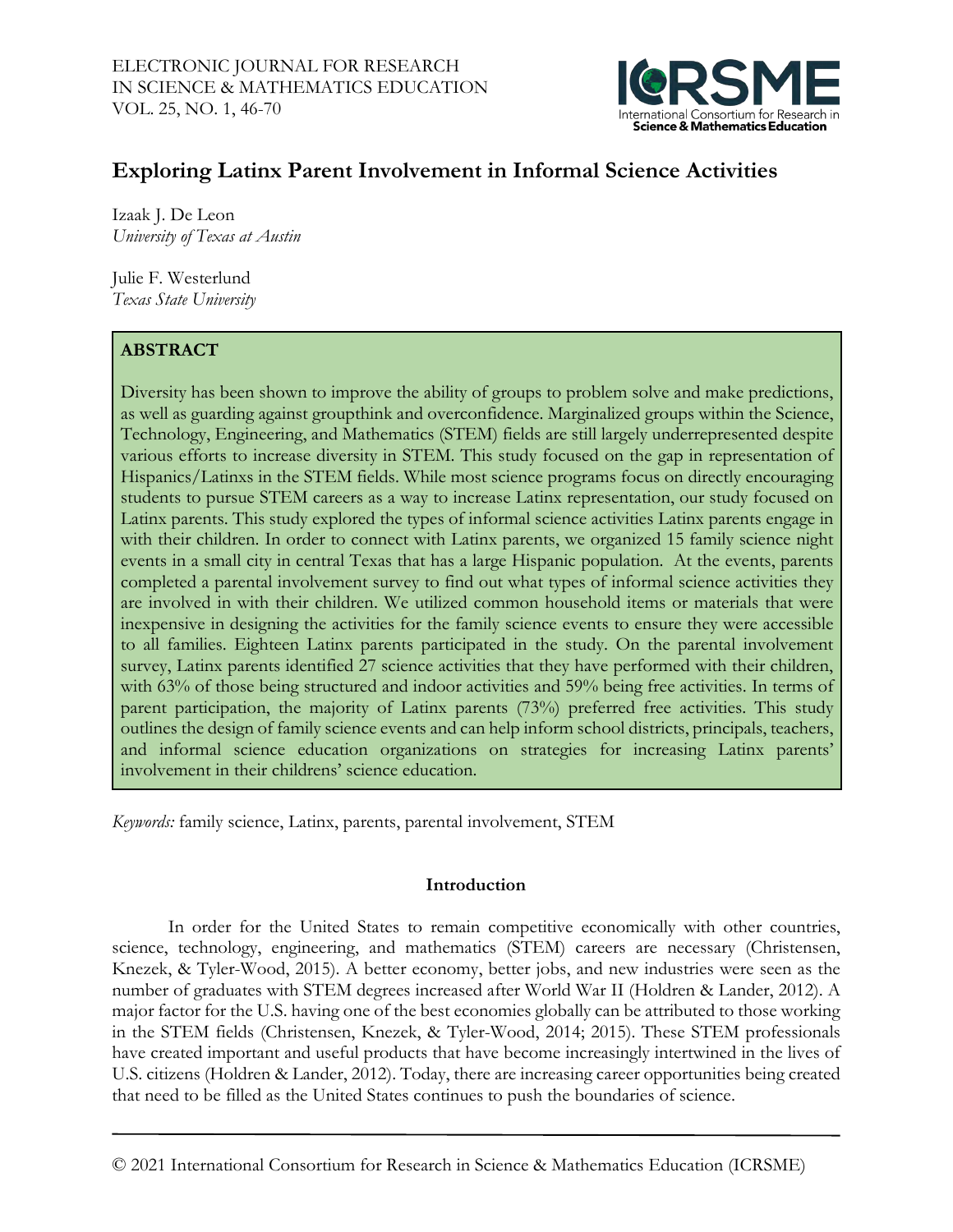#### **College Graduates with STEM Degrees**

Between 2008 and 2018, STEM jobs were projected to grow by 17% according to the Center on Education and the Workforce at Georgetown University (Carnavale, Smith, & Melton, 2011). Furthermore, it has been estimated that the amount of STEM jobs requiring at least some college is 91% (Carnevale, Smith, & Melton, 2011). Currently, the number of students graduating with a STEM degree is not keeping pace with the increasing numbers of STEM jobs (Chen & Simpson, 2015; Christensen, Knezek, & Tyler-Wood, 2014; Knezek, Christensen, Tyler-Wood, & Periathiruvadi, 2013). In addition, those who entered college planning to major in STEM and then graduating with a STEM degree is less than 40% (Holdren & Lander, 2012). The percent of those STEM graduates is even less for those that are historically underrepresented in STEM which include Hispanic/Latinx, Black/African-American, and Native-American/ Native Alaskan. Also, only about 18.7% of STEM working professionals are of an underepresented population (National Center for Science and Engineering Statistics (NCSES), 2019), which is disproportionate compared to their representation of 33.2% in the U.S. population (United Stated Census Bureau, 2019). This disparity illustrates the need for the United States to better utilize a large group of its population for our country to reach its full potential in the STEM fields.

#### **Workplace Diversity**

Innovation stemming from diversity within teams has been acknowledged by various companies and organizations (Tachibana, 2012). Google has acknowledged their lack of diversity and addressed it by expanding access to careers in technology, strengthening their community outreach, broadening their supplier network, and creating inclusive products ("Diversity | Google," 2018). Universities are also making efforts to increase diversity within their institutions, including Texas State University. One of the five goals for Texas State University is to enrich their learning and working environment by attracting and supporting a more diverse faculty, staff, and student body ("Diversity Plan," 2012).

Groupthink and overconfidence are characteristics found in less diverse groups, which can be guarded against through diversity within groups (Brodock & Massam, 2016). When deciding where to apply and when accepting employment, Glassdoor found the majority (67%) of job seekers consider a company's diversity ("What job seekers really think of your diversity stats," 2014). Furthermore, diversity within groups improves the ability to make predictions (Page, 2007) and to solve problems (Tachibana, 2012). Studies have reported increased net profit margins (Tachibana, 2012), increased employee ratings, and decreased project costs (Brodock & Massam, 2016) as benefits of gender diversity.

#### **Diversity within STEM Fields**

In 2008, there was a large effort to increase diversity within the STEM fields throughout the Obama presidency (Handelsman & Smith, 2016). Handelsman and Smith (2016) reported these efforts included billions of dollars worth of investments towards 14 federal agencies dedicated to STEM education in 2016, as well as the *Educate to Innovate* campaign, and goals to prepare 100,000 math and science teachers by 2021. To show its priority to STEM education, the Department of Education during Obama's presidency hosted the *White House Science Fair*, along with its support of the *Race to the Top* competition, and encouraged post-secondary education leaders to provide historically underrepresented students with pathways to attain STEM degrees. To further prioritize STEM education, Obama's 2017 budget provided millions of dollars towards Next-Generation High Schools, Student Support and Academic Enrichment grants, Teacher and Principal Pathway programs,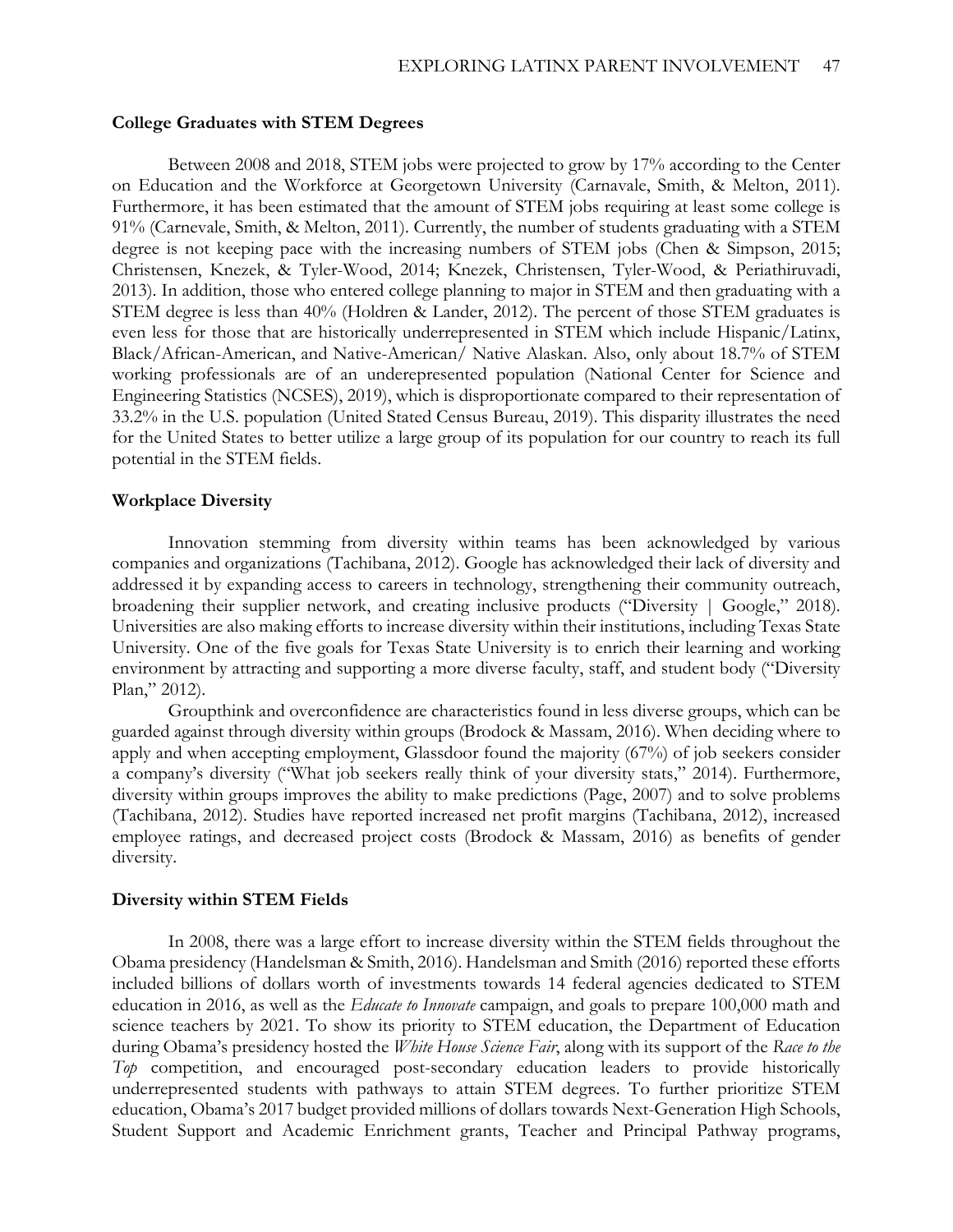expansion of computer science programs, and increasing diversity in STEM (Handelsman & Smith, 2016).

### **Latinx Representation in STEM Fields**

There has not been much change in the representation of Latinxs in STEM fields, despite efforts to increase diversity within STEM fields. Over the years, the Latinx population in the U.S. has steadily grown, while the White population has decreased in percentage (Table 1) (USCB, 2010; 2015; 2019). Within the STEM field, Latinx representation has grown, but not by much. The Latinx population remains underrepresented in the STEM fields compared to Whites in STEM (Table 2) (NCSES, 2013; 2019, USCB, 2015). See Table 1 and Table 2 for data comparisons. This illustrates that despite growing in number in the overall population, Latinxs are still underrepresented in the STEM fields. In addition, Latinxs face many challenges on their path to becoming STEM professionals, despite the many efforts to increase diversity with the STEM fields.

### **Table 1**

*Latinx and White in U.S. Population*

| 2010 | 16.4 | 63.6  |
|------|------|-------|
| 2015 | 17.6 | 61.45 |
| 2018 | 18.3 | 60.4  |

*Note*. Data from 2010 taken from USCB (2010) *Note*. Data from 2015 taken from USCB (2015) *Note*. Data from 2019 taken from USCB (2019)

# **Table 2**

| Latinx and White Representation in STEM |               |                     |  |  |  |  |
|-----------------------------------------|---------------|---------------------|--|--|--|--|
| Year                                    | Latinx $(\%)$ | White $\frac{1}{2}$ |  |  |  |  |
| 2013                                    | 6             | 51                  |  |  |  |  |
| 2015                                    | 6.6           | 70.75               |  |  |  |  |
| 2017                                    | 86            | 67 8                |  |  |  |  |

*Note*. Data from 2013 taken from NCSES (2013) *Note*. Data from 2015 taken from USCB (2015) *Note*. Data from 2017 taken from NCSES (2019)

# **STEM Education for Latinxs**

In pursuing a career in the STEM field, Latinxs face numerous obstacles in their education. Flores (2011) listed the various obstacles Latinxs face: not being exposed to culturally relevant science curriculum, not being prepared for college course work, not being encouraged to pursue STEM careers, and not being exposed to Latinx mentors in STEM. In addition to these obstacles, families of Latinx students may not have the knowledge to assist their children in pursuing STEM careers and may not even be aware of career opportunities within STEM (Flores, 2011). Hernandez, Rana, Alemdar, Rao, and Usselman (2016), reported that Latinx parents recognize their lack of knowledge of STEM careers and STEM opportunities for college students, but are aware of the many challenges faced by their children. Out of school or informal science programs has been shown to influence youth to choose science as a career, increase achievement in science, and provide conversations with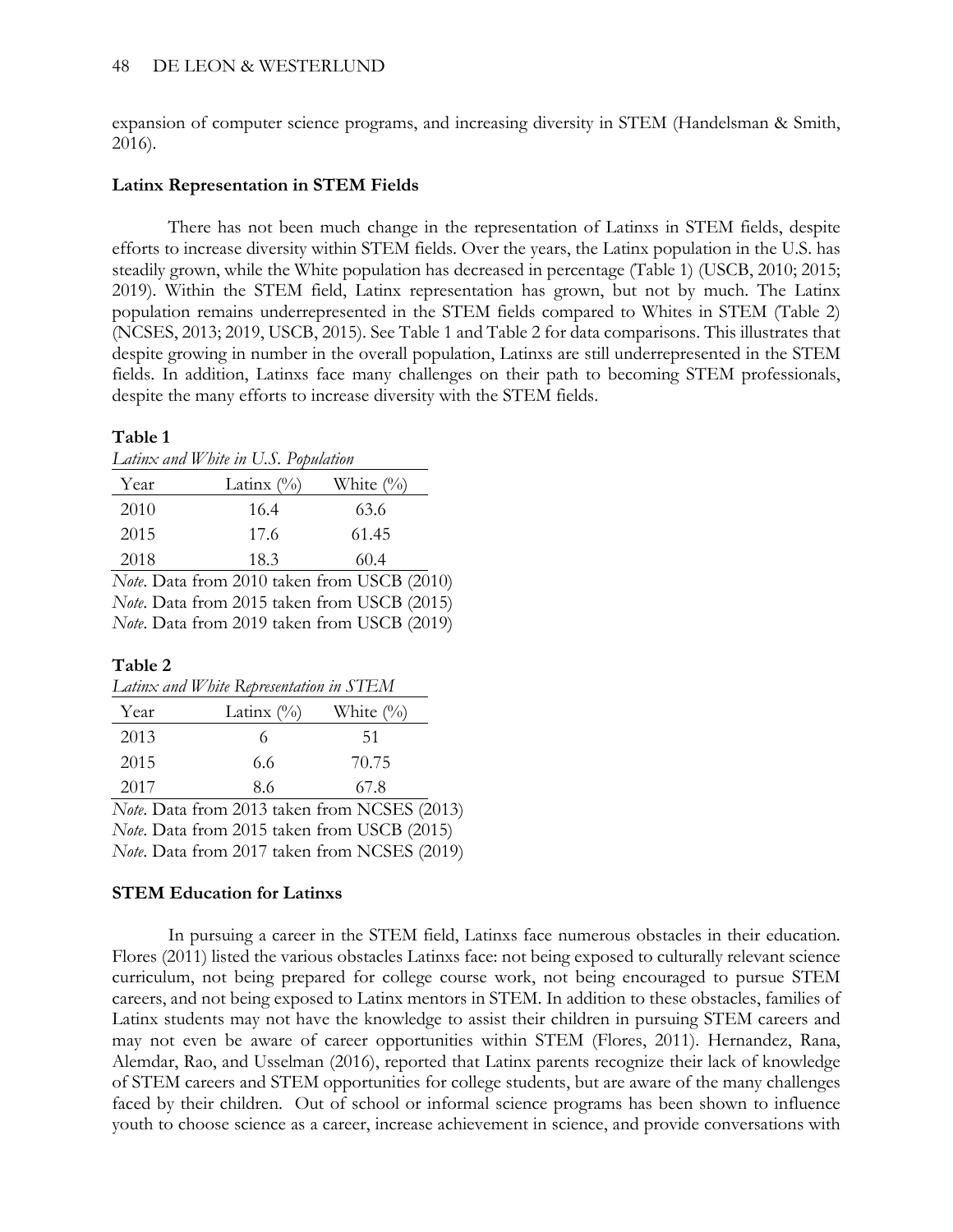family members about science topics (Bruyere & Salazar, 2010). Bruyere and Salazar (2010) reported that Latinxs are highly interested in informal science education and prefer programs that involve the entire family. The purpose of this study is to examine what types of informal science activities that Latinx parents prefer to engage in with their children.

#### **Conceptual Framework**

To form our conceptual framework that Latinx student interest in science is influenced by Latinx parents, we focused on three studies that concerned Latinx student interest in science and the connection to Latinx families. As described earlier, Flores (2011) discussed the various obstacles Latinx school children face in their science education and that many Latinx parents lack knowledge in science making it difficult to assist their children in science. (Flores, 2011). Authors Hernandez, Rana, Alemdar, Rao, and Usselman (2016), stated that Latinx parents understand they lack knowledge in STEM careers and STEM opportunities for college students. However, they are very aware of the many challenges faced by their children. Authors Bruyere and Salazar (2010) highlighted the importance of informal science programs for Latinx families as a means of encouraging Latinx youth to explore science as a career.

#### **Theoretical Framework**

The theoretical framework we propose to support our conceptual framework is that families that learn together, that is emphasized in our family science nights, promotes both student and parental interest in science. Latinx families, in particular, have a strong sense of "familismo" or sense of loyalty toward the family" (Hernandez et al. 2016 p. 357). This means that conversations about educational topics, including science, tend to include all members of the family. Araque et al. (2017) noted that, "Given Latino culture's emphasis on collectivism and family bonds, it follows that most Latinx parents report providing informal educational support for their children at home ...providing emotional support" (p.233). Hernandez et al. (2016) also described the parental motivation of Latinx children as, "Latino parents ...encourage and motivate their children by providing verbal and emotional support." Family science events provide an opportunity for parents to provide that support and thereby motivate children to develop an interest in STEM. Hernandez et al. (2016) described, in their GoSTEM programs, how a mother motivated her daughters at home. "One mother wrote, [I learned] how to do the experiments at home as this will be very fun for my daughters. I wish there were more workshops in the summer to motivate children" (Hernandez et al. p.360).

Programs that are similar to building interest in science through Latinx family activities are those that build interest in literacy or reading through family activities. A Latinx child's interest in reading appears to increase as the parental interest in reading increases (Larrotta & Ramirez, 2009). It is important that parents develop a skill for literacy just as we see in science skills such as in observation. Development of skills in parents whether in literacy or in science helps them to be better *motivators* for their children's interests in reading or in science concepts. As Larrotta & Ramirez, (2009) noted, "If we want to become more efficient literacy instructors, it is important that we understand that in order for the parents to help in the development of their children's literacy skills, the parents themselves must first develop their own (p.629).

The family science nights that we designed through the use of science journals were for students and parents to be actively involved *together* and to develop skills together. We encouraged the collaboration between parents and their children rather than collaboration with a "teacher". Correct answers were not the objectives of our family science night activities. Instead, we were interested in whether students and their parents became more motivated to learn science by working together in the family science program and at home. By using a collaborative approach in the activities where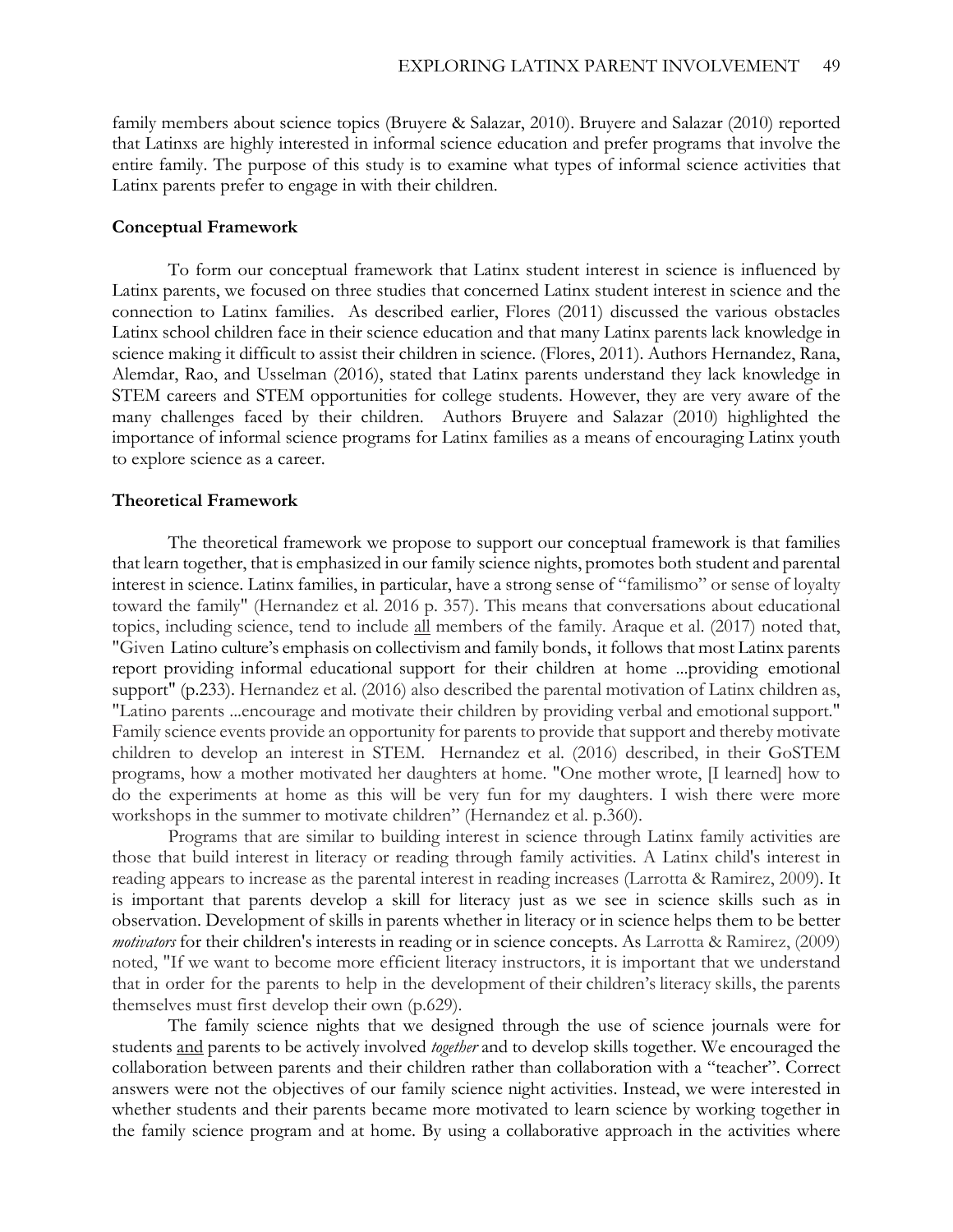student/parent teams are engaged first followed by exploration, the students and their parents had a "greater feeling of autonomy". Autonomy was emphasized by Ryan and Deci (2000) as being important in the development of motivation to learn content. Thus, our theoretical framework to promote interest in science is based upon families that learn science together through simply being together, skill building and feelings of autonomy.

#### **Literature Review**

George (2000) found that children's attitudes towards science become less positive during their middle and high school years. Furthermore, children are more likely to pursue science in college if they develop an interest in science before they reach middle school (George, 2000). When Latinx children receive only minimal support in their school studies at home, their achievement in education decreases (Rochin & Mello, 2007). Culturally, Latinx parents believe that education is the responsibility of the school and the child's well-being is the responsibility of the parents (Ramirez, McCollough, & Diaz, 2016). Castaneda (2006) found that Latinx parents are highly concerned about their children's education but lack the knowledge to support their children. And, when Latinx parents are given the opportunity to participate in family science activities, they are interested in bringing these activities back to their home (Hernandez, Rana, Alemdar, Rao, & Usselman, 2016).

#### **Family Science Nights**

Family Science Nights have reported benefits for students and parents, and are becoming more popular in K-12 educational settings. These student benefits include, increased confidence and increased interest in science when their parents are involved in their learning (Kaya & Lundeen, 2010), and greater academic success (Lozar, 2012; Ramirez, McCollough, & Diaz, 2016). Although, longterm parental involvement is difficult to maintain once a program is over, research has shown that parents become more supportive of their children's science learning when hands-on activities are provided (Kaya & Lundeen, 2010; Perera, 2014).

Family Night programs can be found back to the 1980s (McDonald, 1997) and have been organized for students throughout the United States in elementary schools (Grote, 2000; Kaya & Lundeen, 2010), middle schools (Mitchell, Drobnes, Colin-Trujillo, & Noel-Storr, 2008; Yanowitz & Hahs-Vaughn, 2016), and high schools (Hansen-Thomas & Alderman, 2016). Mostly, Family Science Night programs focus on student involvement instead of parent involvment. Although parental involvement increases in science because of the event, it is difficult to maintain this involvement longterm. Typically, Family Night programs are one-night events with a large time interval between the next Family Night. Most of these programs are not monitoring parental involvement once the event is over. These Family Science Night programs have evolved to include pre-service teachers (Bottoms, Ciechanowski, Jones, de la Hoz, & Fonseca, 2017; Valadez & Moineau, 2010) and English language learners (Hansen-Thomas & Alderman, 2016). The purpose of Family Night programs is to engage parents in their children's learning, and overall, these studies indicate family involvement is beneficial for students (Grote, 2000; Hansen-Thomas & Alderman, 2016; Kaya & Lundeen, 2010; McDonald, 1997; Mitchell, Drobnes, Colin-Trujillo, & Noel-Starr, 2008; Yanowitz & Hahs-Vaughn, 2016). There is a need to find out what types of informal science activities parents are taking part in with their children. This information can be used to explore how Family Science Nights can be used to better serve parents in becoming more involved in their children's science learning.

### **Research Question**

What types of informal science activities do Latinx parents engage in with their children?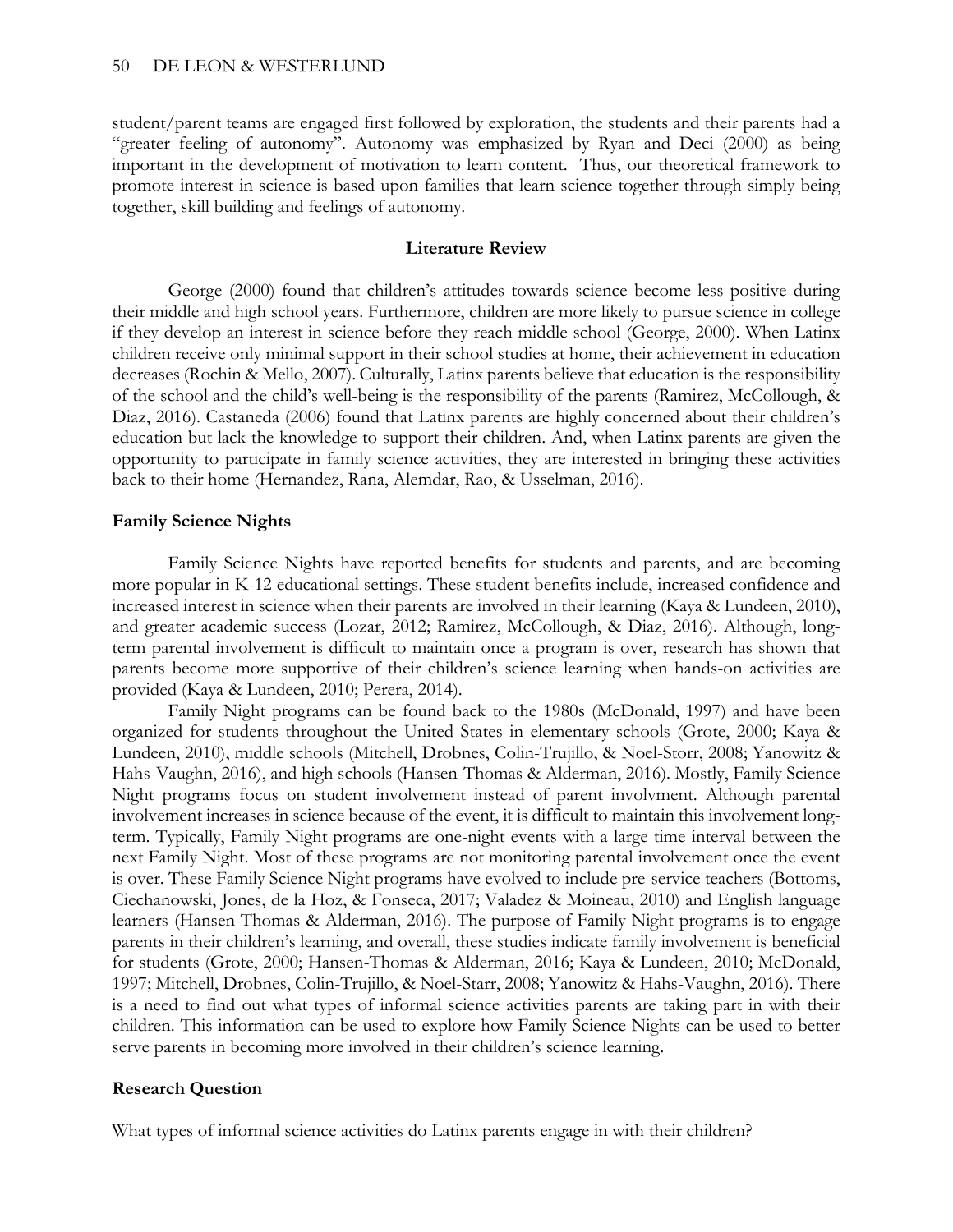#### **Pilot Study**

In June and July of 2017, we organized three family science nights at the local library in a small city in central Texas. This was part of a pilot study to determine whether our family science events were organized appropriately to address our research question. Prior to the pilot study, we were granted IRB Exemption 2017763 by the Institutional Review Board. At the public library, we organized family science events on Wednesdays from 6pm-8pm, on June 28, July 5, and July 12. Data from these three family science events were not used in the analysis of this study because changes were made to the following 15 family science events that we used for this study. These changes will be explained further, but they include changes to the family science event format and structure, and data collection.

#### **Parent/Guardian Continued Participation and Mail-In Involvement Questionnaire.**

At the beginning of each Family Science Night, during the pilot study, we provided parental consent forms that were filled out before any data collection was taken in accordance with the university Institutional Review Board (IRB) guidelines (Appendix C). Also, the parents were given the parent/guardian involvement questionnaire as a take-home questionnaire along with a pre-addressed and stamped envelope (Appendix D). We received only a few questionnaires back in the mail from parents/guardians using this strategy. Thus, the strategy was a data collection barrier for determining parental involvement in their children's informal science education. We changed our strategy by collecting all data at the family science events. We also chose to survey parents before the event with an involvement survey. By changing our strategy, we received more data concerning informal science activities conducted with their children and their comfort level with science and family science events.

#### **Methods**

#### **Study Sites – Research Study**

Over the course of two years, we organized 15 family science events throughout a small city in central Texas. This city is about 41% Hispanic/Latinx and 49% White, 34% have a bachelor's degree or higher, and the median household income is \$37,593 (USCB, 2020). These events were conducted at the local public library, a government assistance section 8 housing complex, and the Hispanic cultural center. We chose these locations because we wanted sites that Latinx families would visit. Also, all of the locations chosen already had programed family oriented events. At the public library, the family science events were scheduled from 6pm-8pm on Wednesday, July 26, August 2, and August 9 of 2017. The following year in 2018, we organized six additional events from 6pm-8pm on Thursday, August 2, 9, and 16, and from 10:30am-12:30pm on Saturday, August 4, 11, 18. At the government assistance section 8 housing complex, the family science events were scheduled from 6pm-8pm on Monday, October 9, 16, and 23 of 2017. At the Hispanic cultural center, the family science events were scheduled from 10am-12pm on Saturday, September 16, October 21, and November 18 (See Table 3 for number of attendees at each study site).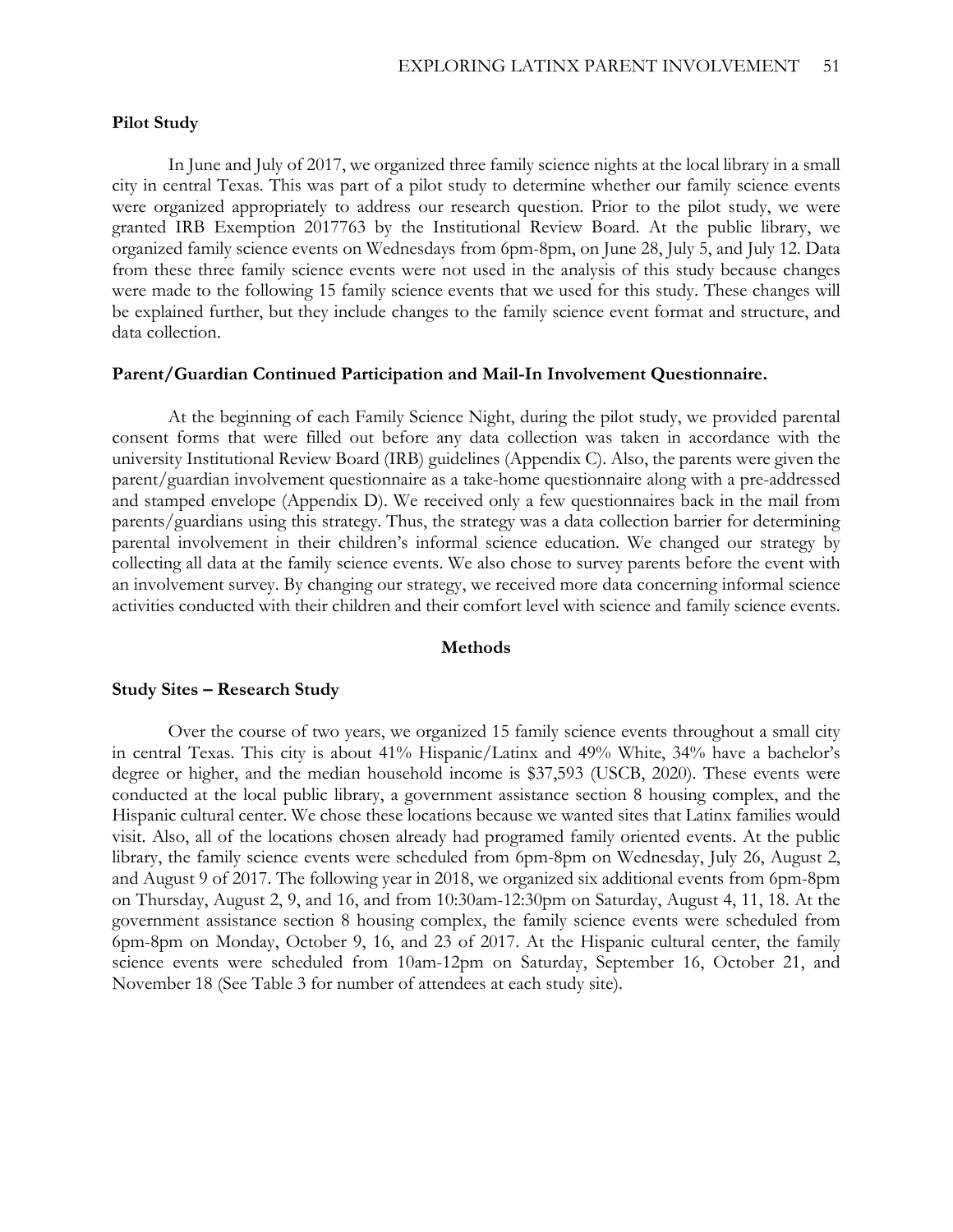#### 52 DE LEON & WESTERLUND

#### **Table 3**

| Number of Participants at Each Study Site |  |  |
|-------------------------------------------|--|--|
|                                           |  |  |

| Study Site                | ⋣     |
|---------------------------|-------|
| Public Library            | $22*$ |
| Section 8 Housing Complex | $8**$ |
| Hispanic Cultural Center  | 5**   |

*Note.* We had a total of n=31 participants with one participant attending four events and another participant attending two events.

*Note.* Values with '\*' include participants who attended an event at another study site

*Note.* Values with '\*\*' include participants who attended more than one event at that study site.

#### **Study Setting**

The space at the public library was about the size of a large classroom, the Hispanic Cultural Center was about the size of a medium classroom, and the space at the section 8 housing community was about the size of a small conference room. All of the study sites had movable tables and chairs, as well as easy access to the outside for certain activities. They all had running water, electricity, electrical outlets, access to internet/wifi, computers, as well as a projector for us to use. In addition, the study sites provided various supplies such as, pens, pencils, markers, rubber bands etc., and disposable materials like paper plates, cups, and napkins.

#### **Participants**

For our study, we focused on parents or guardians with children that were 9-12 years old, because this is the time period that most children begin to lose an interest in science (George, 2000). Parents and guardians with children outside of this age range were still allowed to participate. We required all children participating in the family science event to be accompanied by a parent or guardian. The parents/guardians were our research participants for this study, while their children were just event attendees who participated in the program activities. Out of the 31 parents/guardians that participated in the study, 45% identified themselves as Hispanic/Latinx (Fig. 1; Table 4). Of the Latinx participants, 71% were mothers (Fig. 2), 43% had completed graduate/professional degrees (Fig. 3), and 86% had their children in public school (Fig. 4).

| Family Science Participants by Ethnicity $(n=31)$ |    |               |  |  |  |  |
|---------------------------------------------------|----|---------------|--|--|--|--|
| Ethnicity                                         | n  | $\frac{0}{0}$ |  |  |  |  |
| Hispanic/Latinx                                   | 14 | 45%           |  |  |  |  |
| Caucasian/White                                   | 8  | 26%           |  |  |  |  |
| Asian/Pacific Islander                            | 5  | 16%           |  |  |  |  |
| Black/African American                            | 3  | 10%           |  |  |  |  |
| Biracial                                          |    | $3\%$         |  |  |  |  |

#### **Table 4**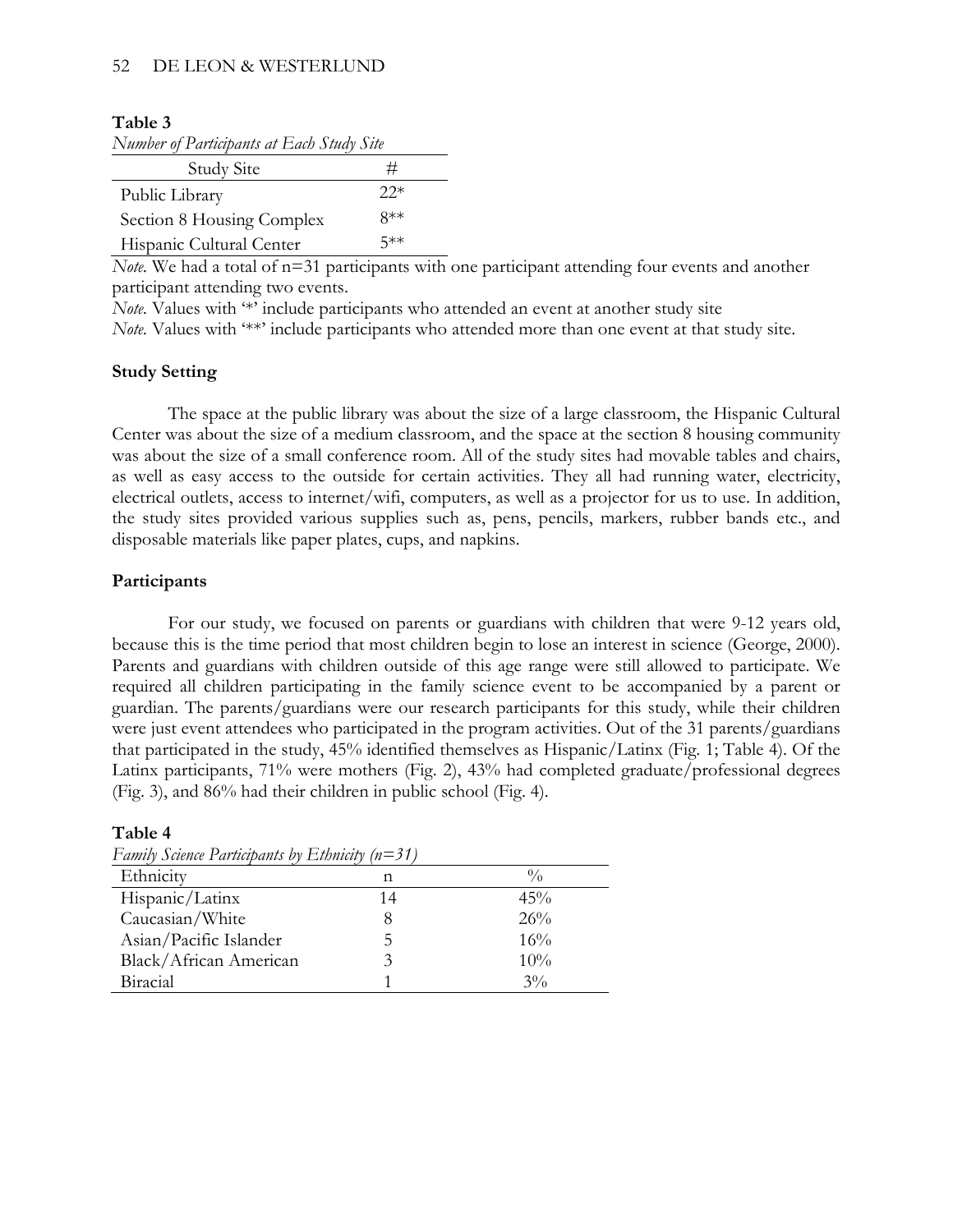

# **Figure 1**

*Family Science Participants by Ethnicity (n=31)*

*Note.* Of the parents that participated in the study, 45% were Hispanic/Latinx.

# **Figure 2**





*Note.* The majority (72%) of the 14 Latinx parents that participated in the study were mothers of the children that were brought to the family science events.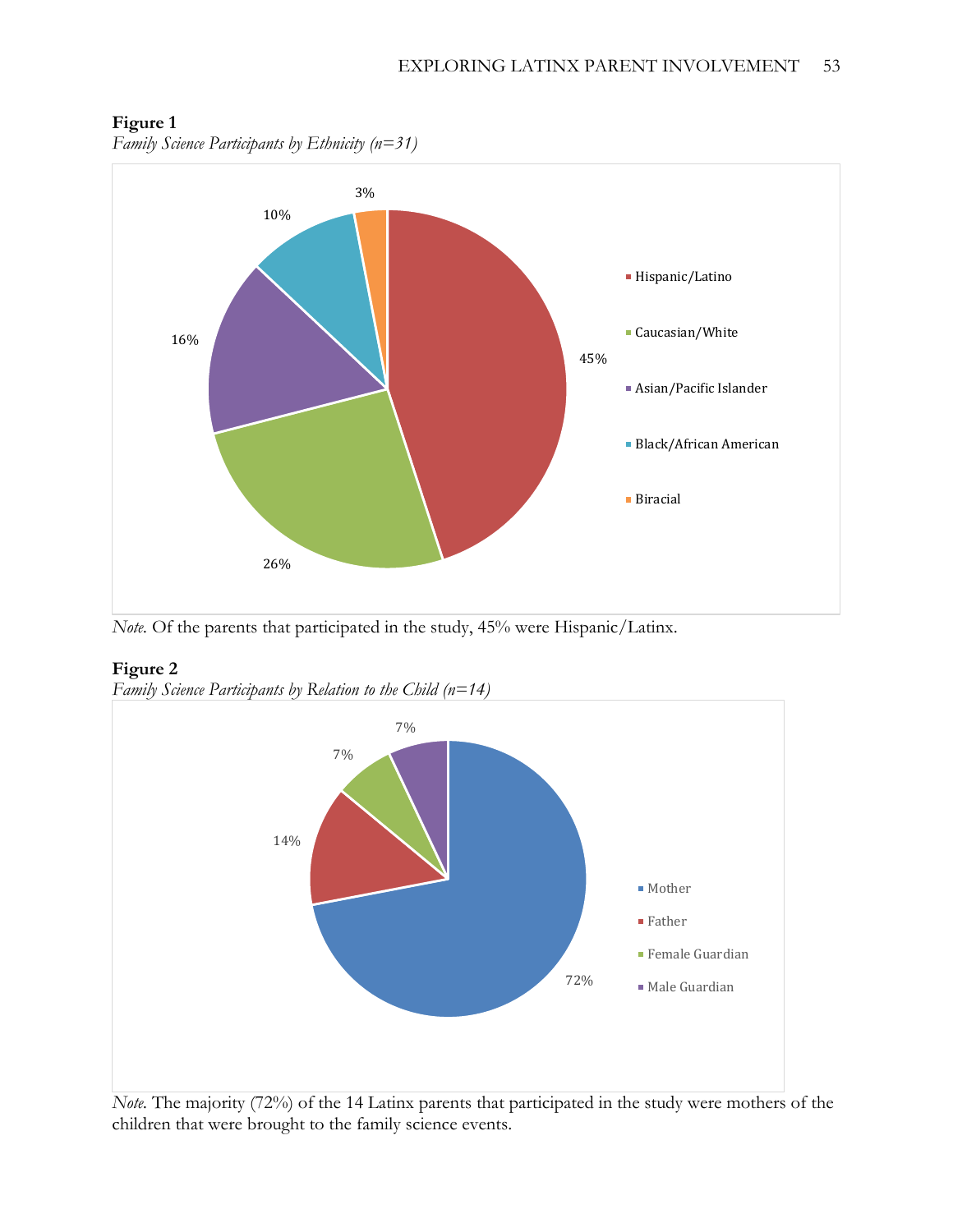### **Figure 3**

*Family Science Participants by Education (n=14)*



*Note.* A large portion (43%) of the 14 Latinx parents that participated in the study had a graduate/professional degree.

### **Figure 4**

*Family Science Participants by Type of School (n=14)*



*Note.* The majority (86%) of the 14 Latinx parents that participated in the study had children in public school.

### **Recruitment of Participants**

Participants were recruited primarily by each of the study site directors. Although I did design a flyer for our science events, in both English and Spanish, each study site marketed our science events in their own way. They all placed fliers around their establishment, on marquees and digital screens,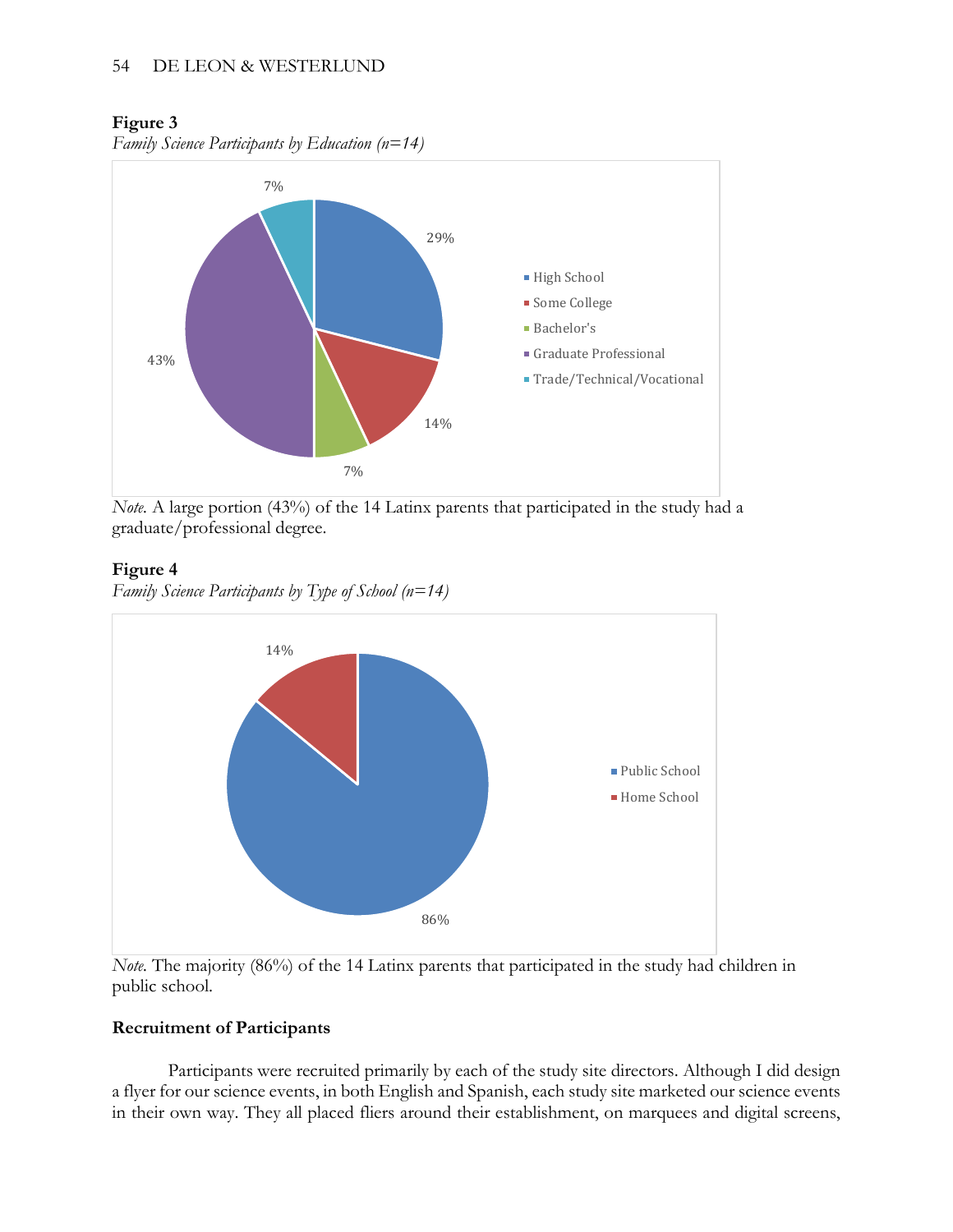as well as sending word out through their own email lists. The parents that decided to participate in this study self-selected to participate and were not compensated monetarily.

#### **Family Science Event Structure**

During the pilot study, we observed that the parents/guardians were not engaging with their children on the science activities. Types of disengaged behavior that we observed were parents/guardians watching their children work on the science activity, leaving their children alone during an activity and either sitting off to the side or doing something else other than assisting their child with the science activity. To promote more parental engagement with their children, we adjusted the set-up of my events. Initially, we set-up my family science events to resemble a *gallery walk* (Appendix A). In this set-up, there were six stations with a different science activity that participants could perform in any order. Participants were not required to complete all six activities. A volunteer was placed at each station to facilitate that activity and to answer any questions. After the pilot study, we adjusted my event set-up to resemble a *workshop.* In this set-up, we placed tables in rows and only one volunteer led the facilitation of the science activities to all of the participants at the same time. To promote more engagement among the parents/guardians, we created science journals for each event with instructions for the activities in the science journals (Appendix B). We also indicated duties that the parent would perform and duties that the child would perform. After making these adjustments, we observed more engaged behavior from the parents/guardians, as well as a decrease in the amount of volunteers and the cost for each event.

#### **Family Science Event Activities and Materials**

It was our goal for the activities performed at the family science events to be accessible to all families. We wanted the activities to be fun and engaging for both the parent and child, as well as relevant to the timeframe the events took place. For example, we built eclipse viewers before the 2017 eclipse. In addition, we chose activities that made use of materials many families would already have in their homes or could be cheaply purchased at the store. To give an example, to prepare for the solar eclipse on August 21, 2017, we had participants build eclipse viewers with their children. This activity only required a cardboard box, aluminum foil, white printer paper, tape, scissors, and a pin. In another activity, where participants made balloon rockets, it simply required a balloon, a straw, string, tape, and scissors (See Table 5 for descriptions of activities).

#### **Data Collection**

At the start of the family science event, parents signed parental consent forms, as they did in the pilot study, and initialed questionnaires so that it could be determined whether they participated in more than one family science event. We collected data from a pre-event parent/guardian involvement questionnaire that was modified in 2018 (Appendix D in 2017 & Appendix E in 2018). The modified pre-event parent/guardian involvement questionnaire made the instrument easier for the parents/guardians to complete and increased the quality of the data collected.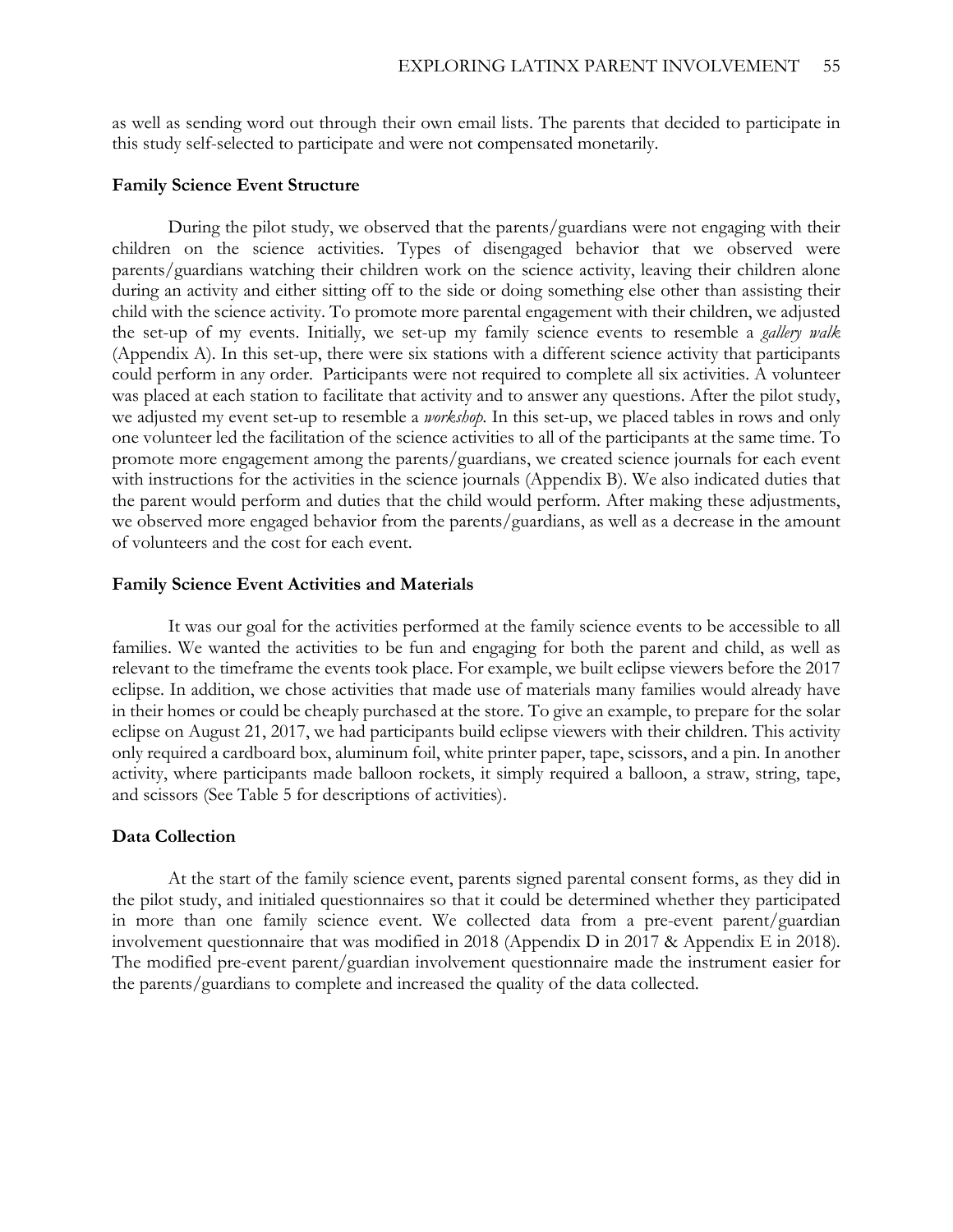### 56 DE LEON & WESTERLUND

# **Table 5**

| Descriptions of a Sampling of Activities Used in the Family Science Events |  |  |  |
|----------------------------------------------------------------------------|--|--|--|
|                                                                            |  |  |  |

| Measuring<br>Shadows              | The purpose of this activity was to explore the relationship between the size and position of shadows<br>and the position of the sun. The parent and child would go outside at various times of the day and the<br>parent would measure their childs' shadow at each of these times. Then the parent and child would take<br>a look at the measurments to see how the measurments changed throughout the day.                                                                                                                                                                                                            |
|-----------------------------------|--------------------------------------------------------------------------------------------------------------------------------------------------------------------------------------------------------------------------------------------------------------------------------------------------------------------------------------------------------------------------------------------------------------------------------------------------------------------------------------------------------------------------------------------------------------------------------------------------------------------------|
| Magic Tape                        | The purpose of this activity was to explore static electricity. Placing two strips of tape down on a table<br>and ripping them off will demonstrate a pushing effect of the pieces away from each other. Placing one<br>strip of tape on a table and then placing another strip directly on top of the first strip will demonstrate a<br>pulling effect of the pieces towards each other.                                                                                                                                                                                                                                |
| Microscope Fun                    | The purpose of this activity was to learn how to use a microscope and preparing dry mount slides. The<br>parent would help the child cut out different pieces of newspaper and magazines to look at under a<br>microscope.                                                                                                                                                                                                                                                                                                                                                                                               |
| Microscopes and<br>Microorganisms | The purpose of this activity was to learn how to make a wet mount slide and explore microorganisms in<br>pond water. After looking at a drop of pond water, the child is instructed to pick something they see in<br>their microscope and draw it.                                                                                                                                                                                                                                                                                                                                                                       |
| Mutations in<br>Fruit Flies       | The purpose of this activity was to explore mutations in fruit flies. The parent would help their children<br>look at samples of fruit flies with hand lenses and microscopes to determine which mutation each<br>sample had.                                                                                                                                                                                                                                                                                                                                                                                            |
| Frankenstein's<br>Hand            | The purpose of this activity was to explore the chemical reaction that occurs between baking soda and<br>vinegar. The role of the parent is to help their child add some vinegar to a cup and then add some<br>baking soda into a disposable glove. Then the parent helped the child place the glove around the rim of<br>the cup without spilling baking soda into the cup. Once the glove is firmly around the cup, the child is<br>assisted to lift the glove to empty the baking soda into the cup. The reaction will produce a gas which<br>will then fill up the glove giving off the impression that it is alive. |
| Cloud Spotting                    | The purpose of this activity was to explore the different types of clouds. The role of the parent was to<br>take their child outside and take a look at the sky. With the help of a cloud identification chart, the<br>parent helped their child identify the types of clouds in the sky.                                                                                                                                                                                                                                                                                                                                |
| I, Robot                          | The purpose of this activity was to build a model of the ISS End Effector arm and explore robots and<br>how they are used in space. The role of the parent is to help their child build this model using common<br>household materials. Then test their model robot to see what sorts of things it could pick up and move.                                                                                                                                                                                                                                                                                               |
| <b>Balloon Rockets</b>            | The purpose of this activity was to observe Newton's Third Law of Motion. The role of the parent is to<br>help their child cut a length of string and run it through a straw. Then attach the string between two<br>sturdy objects. Next the parent would help their child blow up a ballon and pinch it shut while taping it<br>to the straw on the string. Then let the balloon go and see what happens.                                                                                                                                                                                                               |
| <b>Eclipse Viewers</b>            | The purpose of this activity was to build an eclipse viewer to view the 2017 eclipse safely. The role of<br>the parent is to help their child construct an eclipse viewer out of common household products.                                                                                                                                                                                                                                                                                                                                                                                                              |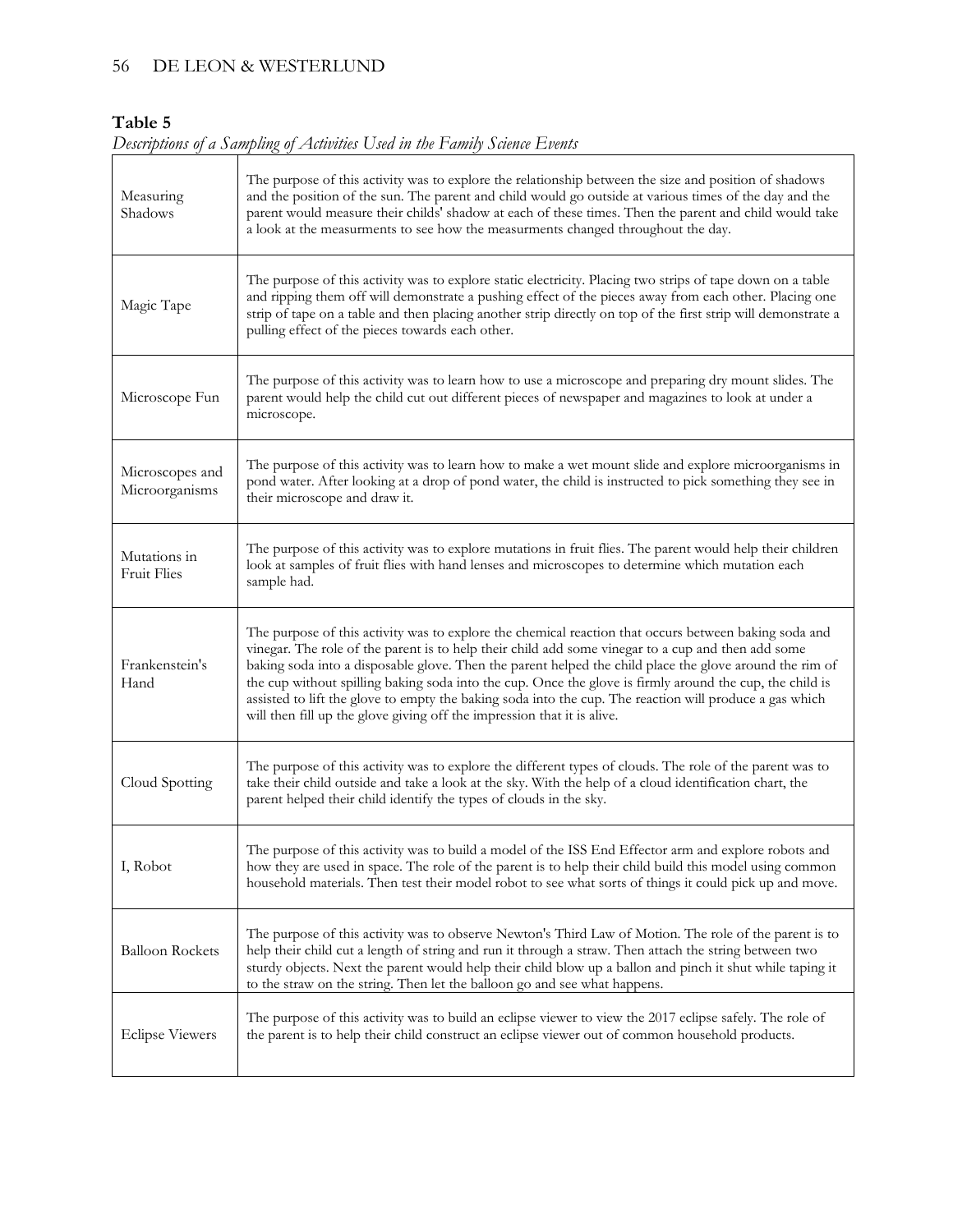#### **Instruments**

We used the pre-event parent/guardian involvement questionnaire to find out what types of informal science activities parents engage in with their children. The questionnaire included a list of various activities that parents were asked to provide a number of how often they participated in that activity with their child/children. The questionnaire also included two additional open-ended free response questions. Demographics collected on the involvement questionnaire were the parent participant's self-identified ethnicity, relationship to the child, and highest level of education. The parent/guardian involvement questionnaire was based upon the parent involvement survey developed by Dr. Hunter Gehlbach and his research team of Dr. Karen Mapp and Dr. Richard Weissbourd at the Harvard Graduate School of Education. Dr. Gehlbach and his research team made use of a multistep process in developing surveys to ensure high validity and reliability. This multi-step process included an extensive review of the literature, interviews and focus groups, development of items, validation by experts, cognitive pretesting, and then piloting the surveys (Bahena, Schueler, McIntyre, and Gehlbach, 2016; Artino, La Rochelle, Dezee, and Gehlbach, 2014; Schueler, Capotosto, Bahena, McIntyre, and Gehlbach, 2014; Gehlbach and Brinkworth, 2011).

#### **Translation of Materials**

We provided Spanish translations of all family science events materials, including the science journals with the activities, consent form, and surveys. However, none of the materials translated in Spanish were ever requested. The Latinx parents that participated in the study preferred the English materials.

#### **Data Analysis**

We used an independent inductive approach to analyze the parent/guardian involvement questionnaires and apply descriptive codes to the data. After our initial descriptive codes were created independently, we met and discussed similarities in our codes (Patton, 1990). After the final selection of codes, we then identified patterns of Latinx parental involvement in informal science activities (Saldaña, 2016).

### **Results**

#### **Parental Involvement**

Our research question focused on the types of informal science activities that Latinx parents engaged in with their children. Parent/guardian participants completed the parent/guardian involvement questionnaire before our family science events (Appendix E; Appendix F).

#### **Family Science Event Participation**

There were 15 family science events. Of the Hispanic/Latinx participants surveyed  $(n=14)$ , only two participated in more than one family science event. One of these parents attended four events and the other attended two events.

#### **Parent Participation in Activities**

The top two of the 27 coded listed activities that parents participated in with their children at home were talking about science (14%) and visiting the library (13%) (Table 6). To understand the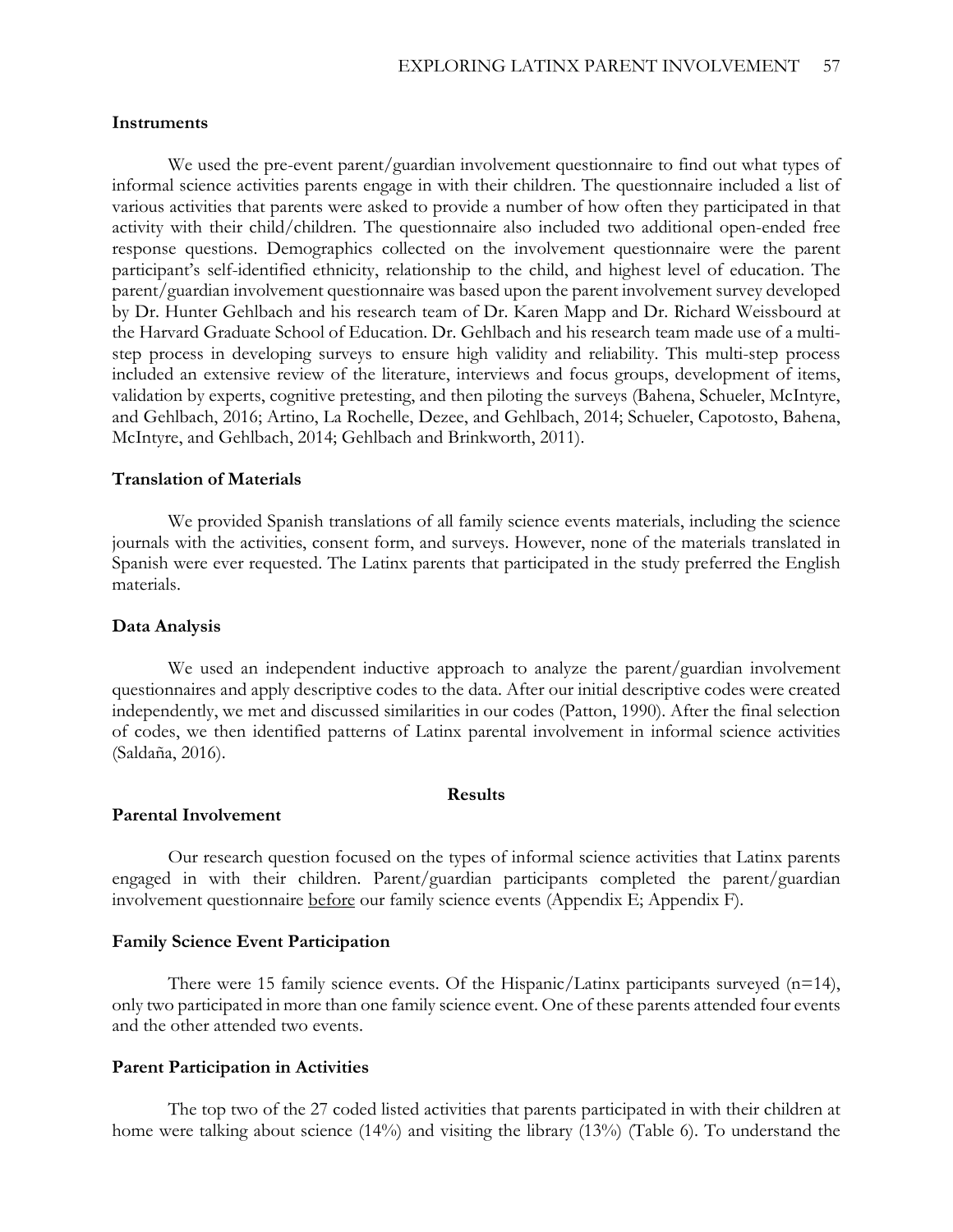nature of the science activities, the activities were clustered into *Inside/Structured,*and *Outside/Discovery*, in Table 7. *Free* and *Paid* activities were clustered separately in Table 8. *Inside/Structured* activities are activities that are typically done inside and have some sort of structure or organization by way of a guide or the infrastructure of the location. *Outside/Discovery* activities are activities that are typically done outside and have no direction with regard to content. *Free* activities are activities that do not require a fee to participate in and *Paid* activities are activities that require a fee to participate in. Talking about science was not included in these calculations because I decided that this activity could be done inside or outside and could be a structured or discovery activity. As a result, the percentages do not add up to 100% for all types of activities. Note in Table 7, there were more *Indoor/Structured* activities that parents listed than *Outside/Discovery*. *Indoor/Structured* activites were varied from visiting an aquarium to watching science Youtube clips. *Outdoor/Discovery* activities were also varied from collecting rocks to observing the night sky. It is interesting to note that parents did not describe any activities that were discovery oriented and inside. There were also more free activities than paid activities described by the parents. An example of a free activity is attending a science fair. An example of a paid activity is visiting a zoo. Table 9 displays how often parents participated in *Inside/Structured*, *Outside/Discovery*, *Free*, and *Paid* activities. There was 55% parent participation for activities that were *Inside/Structured* activities, whereas 32% were *Outside/Discovery*-oriented activities (Table 9). Lastly, there was 73% parent participation for *Free* activities and 27% for *Paid* activities (Table 9). Overall, Latinx parents listed participating in *Indoor/Structured*, and *Free* activities more than *Outdoor/Discovery*, and *Paid* activities.

### **Types of Activities**

Parent participants identified 27 separate science activities (Table 6) they performed with their children outside of our family science events on the Parent/Guardian questionnaire (Appendix E). Of the 27 activities mentioned by the parents, 63% of activities were structured and could be done inside the home and 33% were discovery-oriented and could be done outside (Table 7). And, 59% of activities were free activities whereas 41% of activities required a fee (Table 8).

#### **Table 6**

| Activity                        | $\frac{0}{0}$<br>Participation<br>in Activity | Activity                            | % Participation<br>in Activity |
|---------------------------------|-----------------------------------------------|-------------------------------------|--------------------------------|
| Talked About Science            | $14\%$ (16)                                   | Watched Science TV Show             | $2.6\%$ (3)                    |
| Visited Library                 | $13\%$ (15)                                   | Attended Science Event              | $2.6\%$ (3)                    |
| Worked on Home Science Projects | $7\%$ (8)                                     | Birdwatched                         | $2.6\%$ (3)                    |
| Collected Rocks                 | $5\%$ (6)                                     | Observed Weather                    | $2.6\%$ (3)                    |
| Went on A Nature Walk           | $5\%$ (6)                                     | Visited Aquarium                    | $1.8\%$ (2)                    |
| Watched Science Documentary     | $5\%$ (6)                                     | Worked on Science Activity Kit      | $1.8\%$ (2)                    |
| Read Book on Science            | $4\%$ (5)                                     | Taught Science in Homeschool        | $0.9\%$ (1)                    |
| Visited Museum                  | $4\%$ (5)                                     | Watched Science Clips on YouTube    | $0.9\%$ (1)                    |
| <b>Explored River</b>           | $4\%$ (5)                                     | Attended Science Fair               | $0.9\%$ (1)                    |
| Observed Night Sky              | $3.5\%$ (4)                                   | <b>Observed Nature</b>              | $0.9\%$ (1)                    |
| Went for a Hike                 | $3.5\%$ (4)                                   | School Fieldtrips                   | $0.9\%$ (1)                    |
| Gardened                        | $3.5\%$ (4)                                   | Visited Zoo                         | $0.9\%$ (1)                    |
| Researched Science Online       | $3.5\%$ (4)                                   | Worked on Science Activities Online | $0.9\%$ (1)                    |
| Helped with School Work         | $2.6\%$ (3)                                   | Total                               | 114                            |

*Activities Performed by Hispanic/Latinx Parents/Guardians with their Children (n=18)*

*Note.* Values in parenthesis represent raw numbers of parental responses.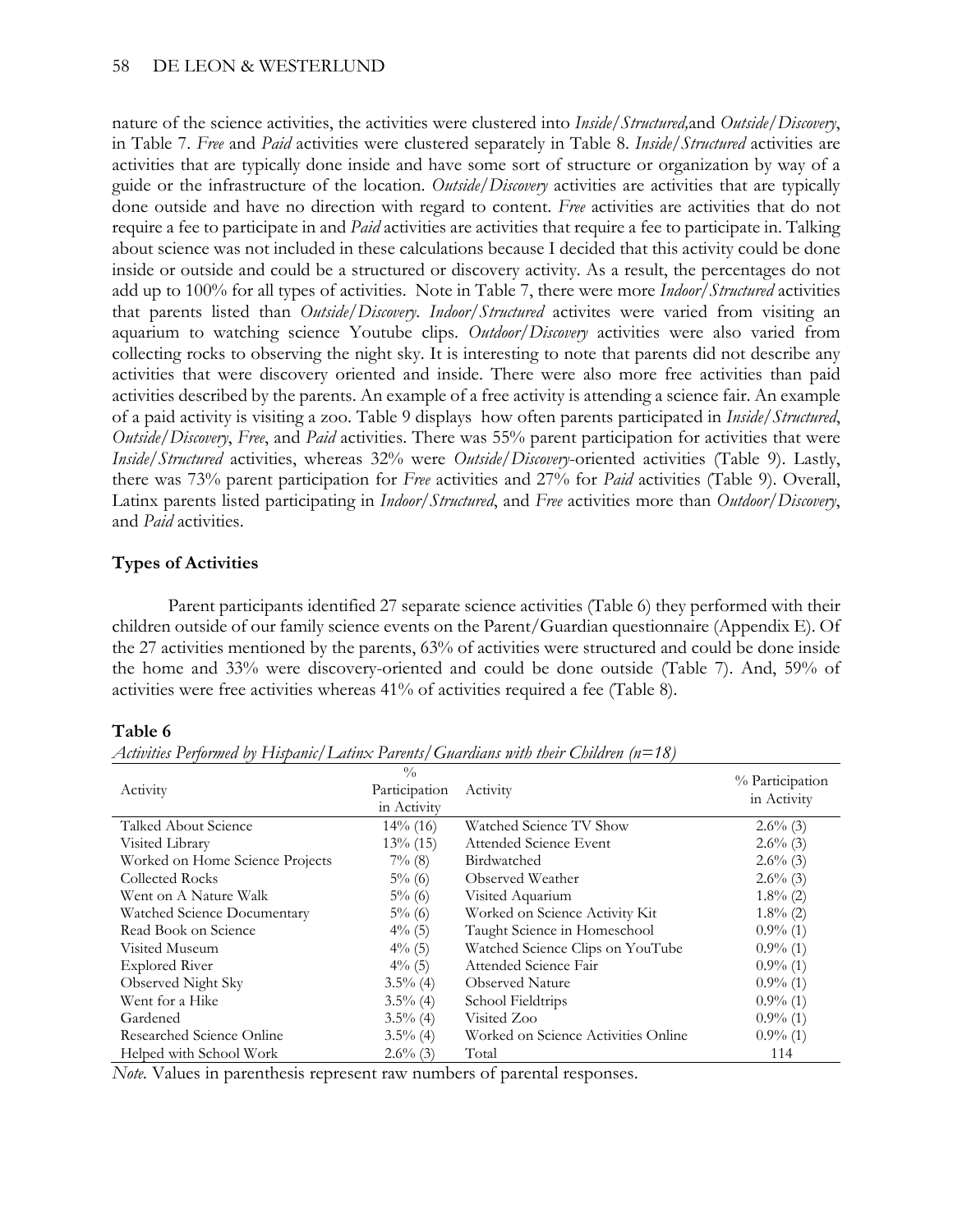| Inside/Structured Activities        | Outside/Discovery Activities |
|-------------------------------------|------------------------------|
| Visited Library                     | <b>Collected Rocks</b>       |
| Worked on Home Science Projects     | Went on a Nature Walk        |
| Watched Science Documentary         | <b>Explored River</b>        |
| Read Book on Science                | Observed Night Sky           |
| Visited Museum                      | Went for a Hike              |
| Researched Science Online           | Gardened                     |
| Helped with School Work             | Birdwatched                  |
| Watched Science TV Show             | Observed Weather             |
| Attended Science Event              | <b>Observed Nature</b>       |
| Visited Aquarium                    |                              |
| Worked on Science Activity Kit      |                              |
| Taught Science in Homeschool        |                              |
| Watched Science Clips on YouTube    |                              |
| Attended Science Fair               |                              |
| School Fieldtrips                   |                              |
| Visited Zoo                         |                              |
| Worked on Science Activities Online |                              |

#### **Table 7**

*Activities Clustered by Inside, Outside, Structured, and Discovery*

### **Table 8**

*Activities Clustered by Free and Paid*

| Free Activities                 | Paid Activities                     |
|---------------------------------|-------------------------------------|
| Talked About Science            | Watched Science Documentary         |
| Visited Library                 | Read book on science                |
| Worked on Home Science Projects | Visited museum                      |
| Helped with School Work         | Research science online             |
| Attended Science Event          | Watched science tv show             |
| Taught Science in Homeschool    | Visited aquarium                    |
| Attended Science Fair           | Worked on science activity kit      |
| <b>Collected Rocks</b>          | Watched science clips on youtube    |
| Went on a Nature Walk           | School field trips                  |
| <b>Explored River</b>           | Visited zoo                         |
| Observed Night Sky              | Worked on science activities online |
| Went for a Hike                 |                                     |
| Gardened                        |                                     |
| Birdwatched                     |                                     |
| Observed Weather                |                                     |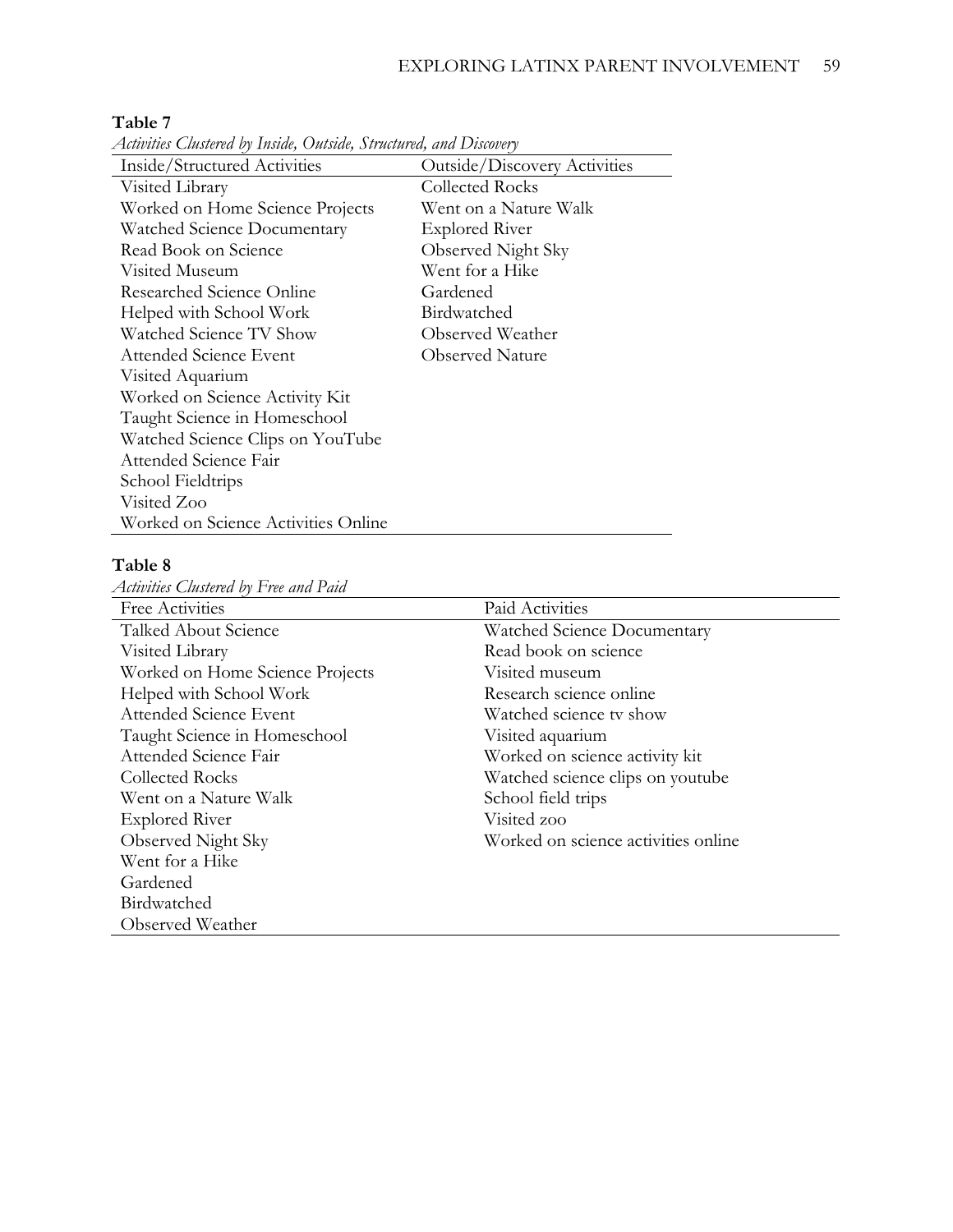#### **Table 9**

|                    | % Types of Activities | % Parent Participation in |
|--------------------|-----------------------|---------------------------|
|                    |                       | Activity                  |
| Inside/Structured* | $63\%$ (17)           | $55\%$ (63)               |
| Outside/Discovery* | $33\%$ (9)            | $32\%$ (35)               |
| Total              | (27)                  | (114)                     |
| Free               | $59\%$ (16)           | $73\%$ (83)               |
| Paid               | $41\%$ (11)           | $27\%$ (31)               |
| Total              | 27                    | (114)                     |

*Types of Activities Performed by Hispanic/Latinx Parents with their Children (n=18)*

*Note*. Items with an asterisk do not include the activity talking about science. *Note*. Values in parentheses represent raw numbers of responses.

#### **Discussion**

#### **Latinx Parent Involvement**

For our research question, we wanted to know what types of informal science activities Latinx parents are engaging in with their children. Fifty-five percent of Latinx parents mentioned participating in structured activities that could be done inside, and 73% of Latinx parents' mentioned free activities. The data indicate that Latinx parents in our study seem to be more engaged with their children in free and structured activities that can be done inside. Since most Latinx families have low socioeconomic status (SES), free activities would be highly appealing (USCB 2017a). The American Psychology Association (2018) defines socioeconomic status (SES) as quality of life attributes as well as the opportunities and privileges afforded to people within society, which include income, education, and social status. According to the United States Census Bureau (2017a), 25% of all Hispanic families make less than \$30,000 whereas 12% of white families make less than \$30,000. Also, on average, Hispanic families make \$37,000 less than White families. In addition, the median household income for the city our study was completed in is \$37,593 (USCB, 2020). Free science activities may be all that Hispanic families can afford for science education enrichment.

The preference of Latinx parents for *structured* activities that can be done inside may be connected to their level of education. Castaneda (2006) and Kaya and Lundeen (2010) found that Latinx parents do not have the necessary knowledge and skills to assist their children with science activities. According to the United States Census Bureau (2017b), 28% of Hispanics have less than a high school diploma and 18% have a bachelor's degree or more. Whereas, 6% of Whites have less than a high school diploma and 39% have a bachelor's degree or more. This may explain why 55% of the Latinx parents that participated in our study preferred structured activities that included a guided component over discovery-based activities. Examples of structured types of activities include family science events at local public establishments, watching science documentaries or YouTube videos, or reading books on science. Doing more structured and guided science activities with their children may be their solution for their lack of knowledge in science. Interestingly, a large percentage, 44%, of Latinx parents that participated in our study had a bachelor's degree or higher, which is more than double the national value. This is also higher than the education level of the city our study took place in which contains 34% with a bachelor's degree or higher (USCB, 2020). If it can be assumed that Latinx parents in my study know more about science due to their high education levels, then one would have expected they could assist their children in both structured and discovery activities inside and outside. Despite the fairly high educational levels of Hispanic parents in our sample, the results indicated a preference for structured activities. An alternative explanation for the preference for inside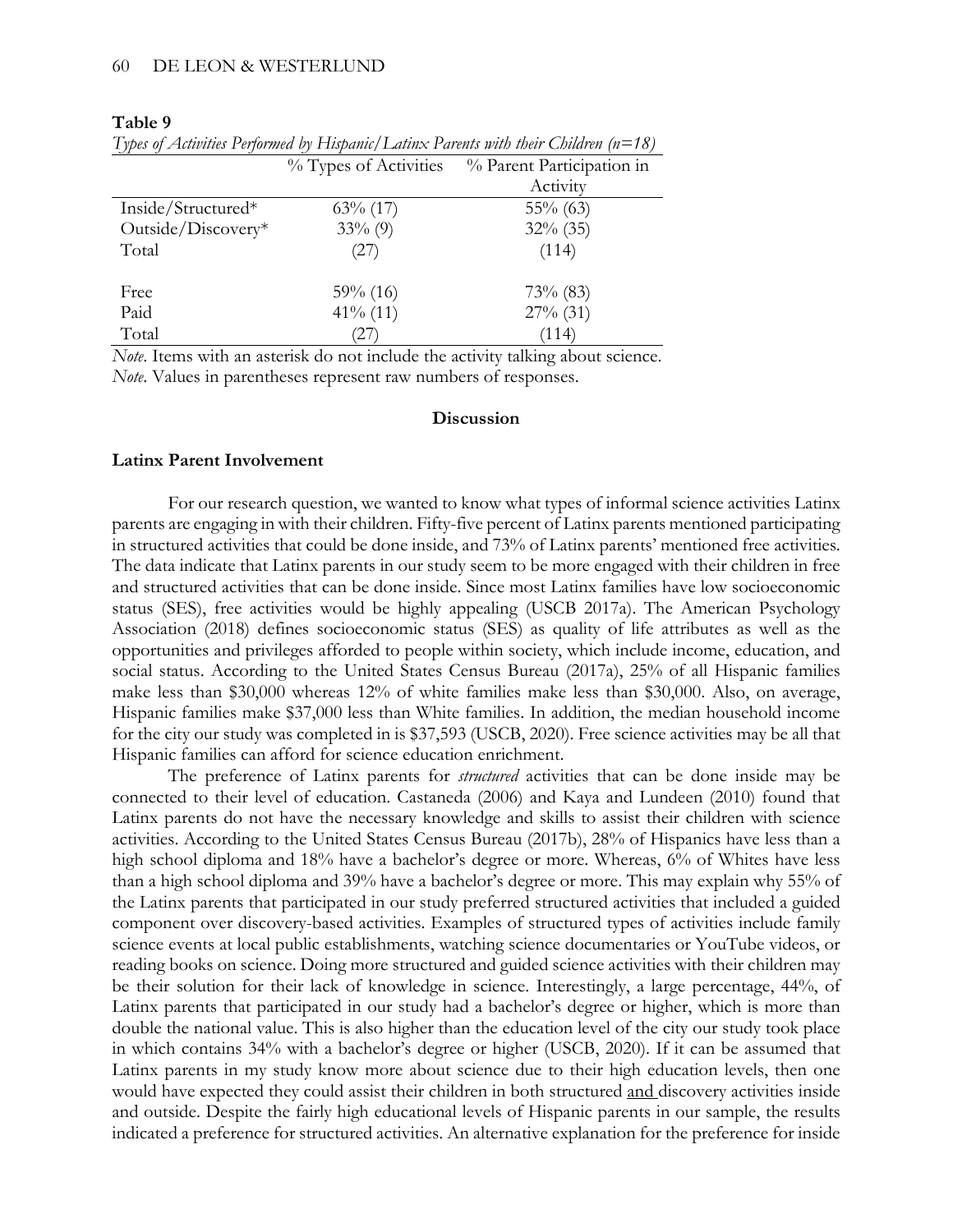activities in our study may be a seasonality factor. Ten out of the 15 family science events that we organized took place during the summer months of July, August, and September. In Texas, it gets very hot during these months and may cause parents to consider only inside activities with their children. Still, it is not clear why the highly educated Latinx parents in our study preferred structured activities that could be done inside.

While none of the Latinx parents in our study listed that they volunteered at their children's school with science, 86% of them were interested in assisting their children's school with science. This suggests that Latinx parents care about their children's science education and are willing to be involved. This is supported by Castaneda (2006) who found that Latinx parents do care about their children's education and Hernandez, Rana, Alemdar, Rao, and Usselman (2016) who found that Latinx parents who participated in family science activities wanted to keep doing the science activities at home.

#### **Summary**

Latinx parents, in our study, are more engaged with their children in free and structured science activities that can be done inside. This information may help school districts, administrators, and teachers to determine the best ways to implement family science programming in their schools or classrooms to better support their students' science education and to promote an interest in science. Latinx children who have their science learning supported and have an interest in science instilled in them may be more likely to pursue science in college and move forward to careers in STEM. This may help to decrease the gap in representation of Latinxs and Hispanics in the STEM workforce.

#### **Limitations**

It is important to note that only 18 Latinx parents participated in the study, which was a small sample size. In addition, Latinx parents that participated in our study volunteered to participate, which incorporates a self-selection factor into the study. Furthermore, because the Latinx parents in our study generally had higher levels of education than Latinxs in the general U.S. population, results from our study may not be generalizable to all Latinx parents. In the United States, the percent of Latinxs that have a bachelor's degree or higher is 18%, while 44% of the Latinx parents in my study have a bachelor's degree or higher (USCB, 2017b).

Even with these limitations in the study, the research findings are valuable. There are scarce studies in the literature regarding the types of science activities Latinx parents engage in with their children. Since parents are the most influential in the early development of children, it is necessary to better understand what Latinx parents are doing with their children in science. Through understanding Latinx parents, we are better able to indirectly support Latinx children's academic achievement in science and interest in STEM careers.

#### **Future Directions**

Future studies that explore the types of informal science activities that Latinx parents engage in with their children should have a larger sample and more representative of the Latinx population in the United States. To overcome this limitation, study sites should be selected that are visited more by Latinx parents. Also, partnering with a local school district in organizing family science events for parents and their children may decrease the effects of self-selection. It would be beneficial to have a larger sample size and reduced self-selection effects to gain a clearer picture of the types of informal science activities Latinx parents are doing with their children.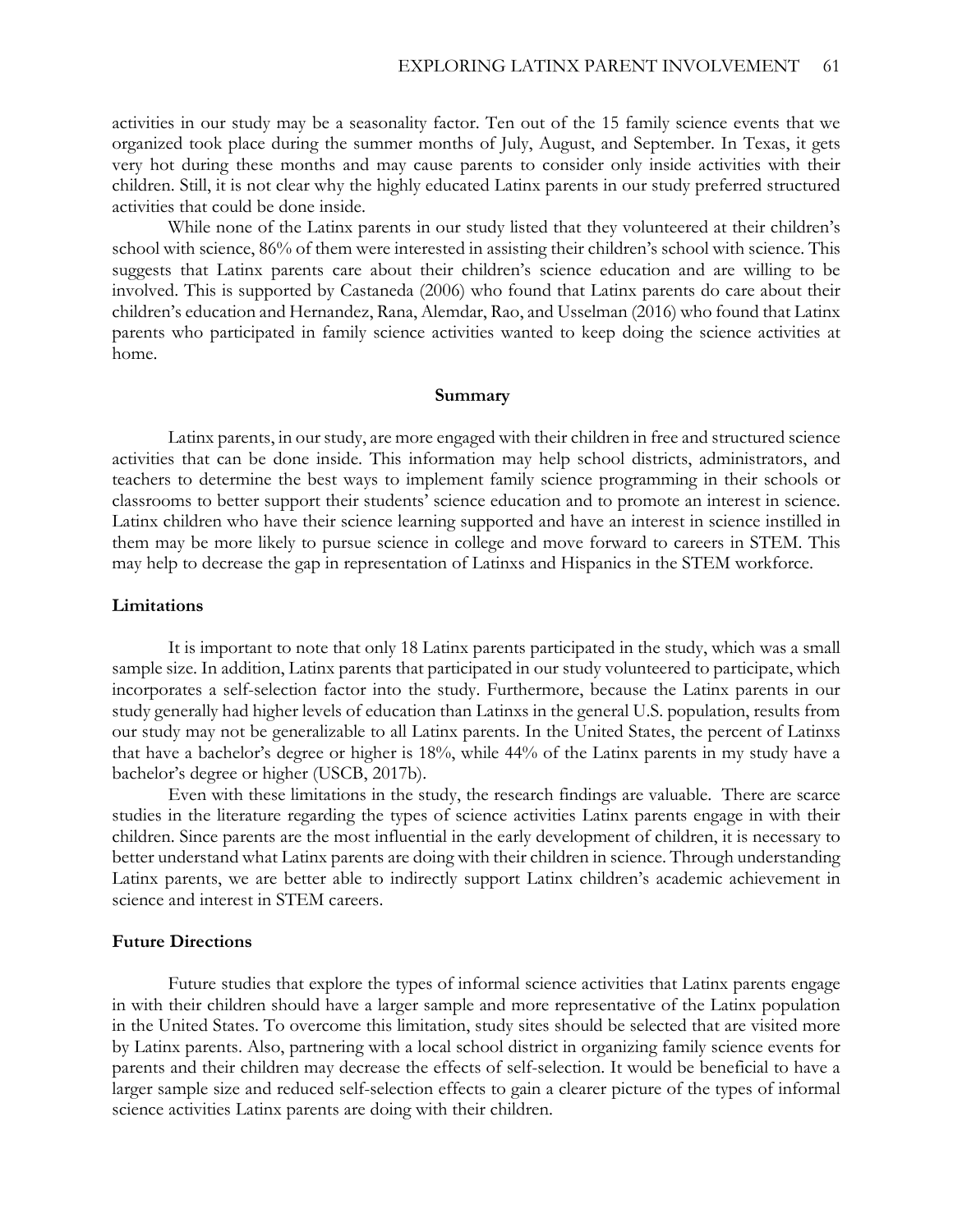#### 62 DE LEON & WESTERLUND

*The authors received no financial support for the research, authorship, and/or publication of this manuscript.*

**Izaak J. De Leon** (*izaakjdeleon@gmail.com*) provides academic counseling to students and supports the administration of Tutorial Services for the Sanger Learning Center at the University of Texas at Austin. He has diverse experience working in higher education, including peer mentoring programs, admissions, TSI, and HSI grant programs. He received his B.M. in Violin Performance, B.S. in Biology, and M.S. in Biology from Texas State University.

**Julie F. Westerlund** (*w33@txstate.edu*) is an Associate Professor at Texas State University in San Marcos, Texas. Her science education research interests include genetics education, GLOBE research, teacher professional development, quality and effects of standardized testing in science, and inquirybased science teaching.

#### **References**

- American Psychological Association. (2018, October). *Ethnic and racial minorities*  $\mathcal{O}$  *socioeconomic status*. Retrieved from<https://www.apa.org/pi/ses/resources/publications/minorities.aspx>
- Araque, J. C., Wietstock, C., Cova, H. C., & Zepeda, S. (2017). Impact of Latino parent engagement on student academic achievement: A pilot study. *School Community Journal*, *27*(2), 229-250.
- Artino Jr., A. R., La Rochelle, J. S., Dezee, K. J., & Gehlbach, H. (2014). Developing questionnaires for educational research: AMEE guide no. 87. *Medical Teacher*, *36*, 463-474.
- Bahena, S., Schueler, B. E., McIntyre, J, & Gehlbach, H. (2016). Assessing parent perceptions of school fit: The development and measurement qualities of a survey scale. *Applied Developmental Science*, *20*(2), 121-134.
- Bottoms, S. I., Ciechanowski, K., Jones, K., de la Hoz, J., & Fonseca, A. L. (2017). Leveraging the community context of family math and science nights to develop culturally responsive teaching practices. *Teaching and Teacher Education*, *61*, 1-15.
- Brodock, K., & Massam, G. (2016). How and why to hire a diverse workforce: What you need to know. *Strategic HR Review*, *15*(5), 208-213.
- Bruyere, G., & Salazar, G. (2010). Engaging lation audiences in out-of-school programs about science. *Journal of Extension*, *48*(3), 1-6.
- Carnevale, A. P., Smith, N., & Melton, M. (2011). STEM: Science technology engineering mathematics. Retrieved from Georgetown University Center on Education and the Workforce website: [https://1gyhoq479ufd3yna29x7ubjn-wpengine.netdna-ssl.com/wp](https://1gyhoq479ufd3yna29x7ubjn-wpengine.netdna-ssl.com/wp-content/uploads/2014/11/stem-complete.pdf)[content/uploads/2014/11/stem-complete.pdf](https://1gyhoq479ufd3yna29x7ubjn-wpengine.netdna-ssl.com/wp-content/uploads/2014/11/stem-complete.pdf)
- Castaneda, M. E. (2006). The impact of a latino outreach project on science museums: A program evaluation focused on institutional change (Dissertation). Pepperdine University.
- Chen, P. D., & Simpson, P. A. (2015). Does personality matter? applying holland's typology to analyze students' self-selection into science, technology, engineering, and mathematics majors. *The Journal of Higher Education*, *86*(5), 725-750.
- Christensen, R., Knezek, G., & Tyler-Wood, T. (2014). Student perceptions of science, technology, engineering, and mathematics (STEM) content and careers. *Computers in Human Behavior*, *34*, 173-186.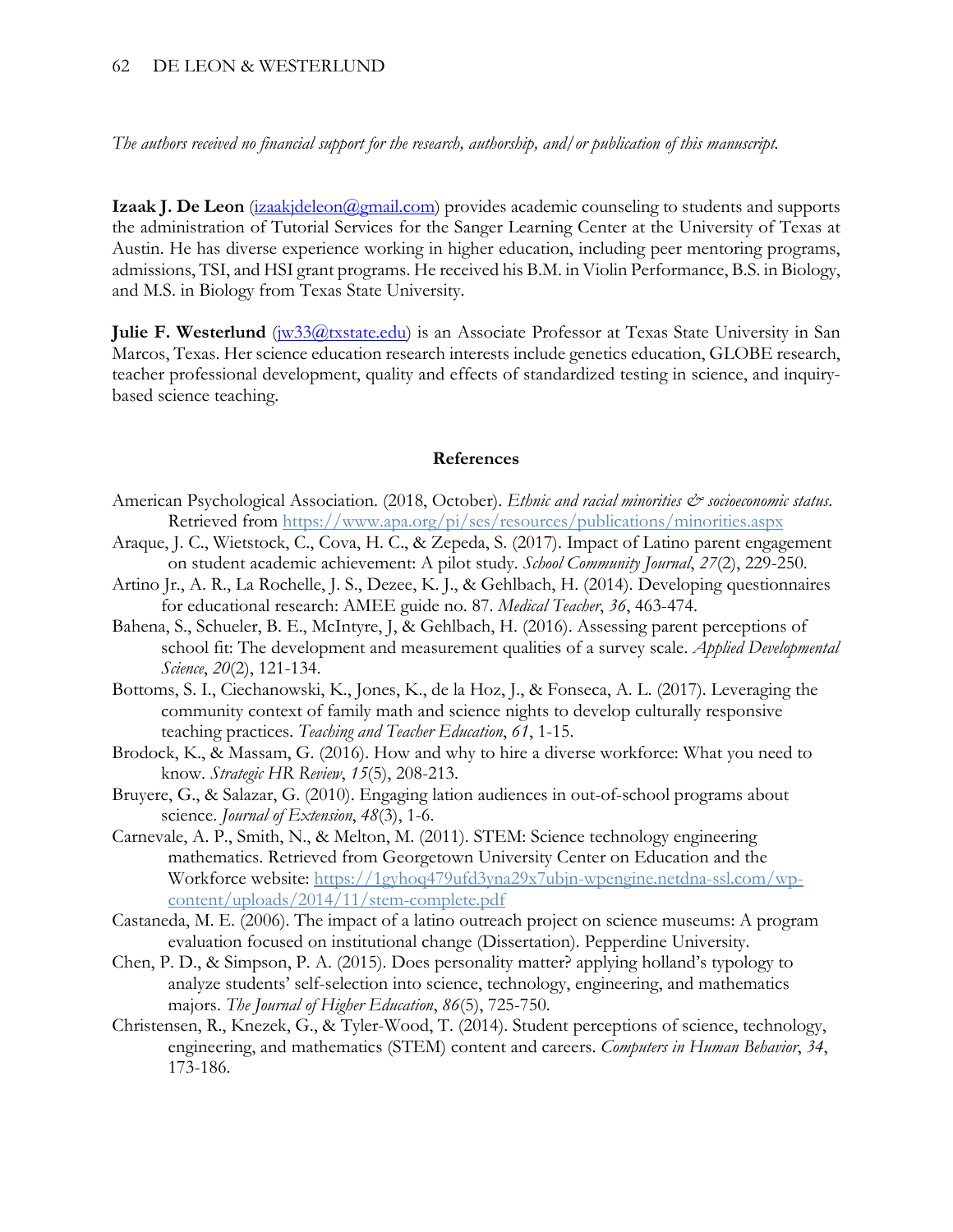- Christensen, R., Knezek, G., & Tyler-Wood, T. (2015). Alignment of hands-on STEM engagement activities with positive STEM dispositions in secondary school students. *Journal of Science Education Technology*, *24*, 898-909.
- Diversity | Google. (2018). Google. Retrieved from<https://diversity.google/>
- Diversity Plan. (2012, August). Texas State University. Retrieved from <http://universityplan.avpie.txstate.edu/diversity-plan.html>
- Flores, G. M. (2011). Increasing latina/o participation in science, technology, engineering, and math (STEM) related fields. *Latino Studies*, *9*, 327-335.
- Gehlbach, H., & Brinkworth, M. E. (2011). Measure twice, cut down error: A process for enhancing the validity of survey scales. *Review of General Psychology*, *15*(4), 380-387.
- George, R. (2000). Measuring change in students' attitudes toward science over time: An application of latent variable growth modeling. *Journal of Science Education and Technology*, *9*(3), 213-225.
- Grote, M. (2000). Service, science, and soup beans. *Science Scope*, *23*(8), 8-10.
- Handelsman, J., & Smith, M. (2016). STEM for all. Retrieved from <https://obamawhitehouse.archives.gov/blog/2016/02/11/stem-all>
- Hansen-Thomas, H., & Alderman, H. C. (2016). Family Science Night. *Science Teacher*, *83*(4), 37-40.
- Hernandez, D., Rana, S., Alemdar, M., Rao, A., & Usselman, M. (2016). Latino parents; educational values and STEM beliefs. *Journal of Multicultural Education*, *10*(3), 354-367.
- Holdren, J. P., & Lander, E. S. (2012). Engage to excel: Producing one million additional college graduates with degrees in science, technology, engineering, and mathematics (Executive Report). Washington, D.C.: President's Council of Advisors on Science and Technology.
- Ismat, A. (1998). *Constructivism in Teacher Education: Considerations for Those Who Would Link Practice to Theory,* Retrieved from<http://www.ericdigests.org/1999-3/theory.htm> (ERIC Document Reproduction Service No. 426986.)
- Kaya, S., and Lundeen, C. (2010). Capturing parents' individual and institutional interest toward involvement in science education. *Journal of Science Teacher Education*, *21*, 825-841.
- Knezek, G., Christensen, R., Tyler-Wood, T., & Periathiruvadi, S. (2013). Impact of environmental power monitoring activities on middle school student perceptions of STEM. *Science Education International*, *24*(1), 98-123.
- Larrotta, C., & Ramirez, Y. (2009). Literacy benefits for Latina/o parents engaged in a Spanish literacy project. *Journal of Adolescent & Adult Literacy***,** *52***(**7), 621-630. <https://doi.org/10.1598/jaal.52.7.7>
- Lozar, H. R. (2012). Including parents in classroom science nights (Thesis). Montana state University.
- McDonald, R. B. (1997). Using participation in public school "Family Science Night" programs as a component in the preparation of preservice elementary teachers. *Science Teacher Education*, *81*, 577-595.
- Mitchell, S. E., Drobnes, E., Colina-Trujillo, M. S., & Noel-Storr, J. (2008). NASA family science night: Changing perceptions one family at a time. *Advances in Space Research*, *42*, 1844-1847.
- National Center for Science and Engineering Statistics. (2013). Women, minorities, and persons with disabilities in science and engineering. Retrieved from <http://www.nsf.gov/statistics/wmpd/>
- National Center for Science and Engineering Statistics. (2019). Women, minorities, and persons with disabilities in science and engineering. Retrieved from <https://ncses.nsf.gov/pubs/nsf19304/digest>
- Page, S. E. (2007). Making the difference: Applying a logic of diversity. *Academy of Management Perspectives*, 6-20.
- Patton, M.Q. (1990). Qualitative Evaluation and Research Methods. (2<sup>nd</sup> ed.). Newbury Park, CA:Sage Publications.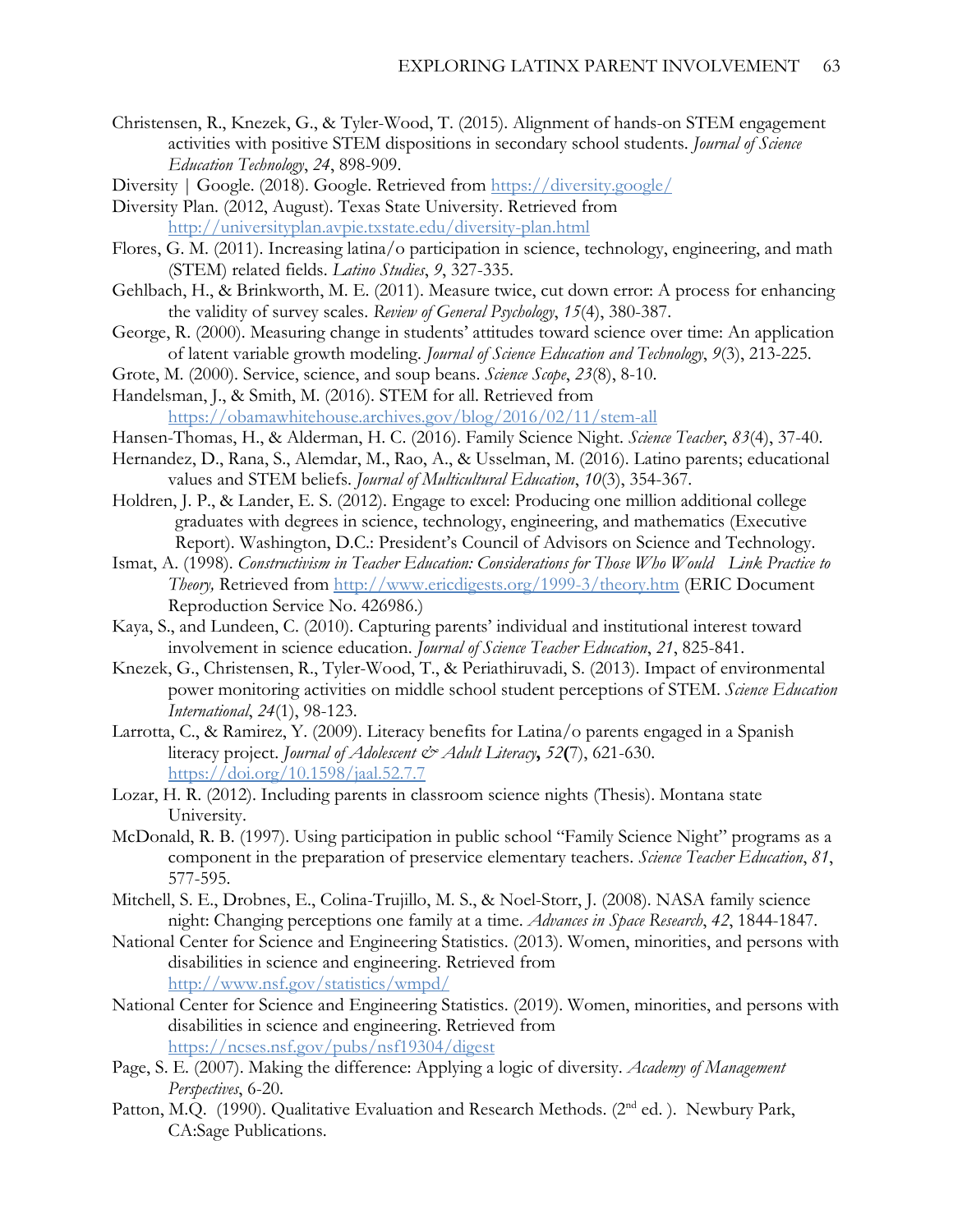- Perera, L. D. H. (2014). Parents' attitudes towards science and their children's science achievement. *International Journal of Science Educa*tion, *36*(18), 3021-3041.
- Ramirez, O., McCollough, C. A., & Diaz, Z. (2016). Creating a model of acceptance: Preservice teachers interact with non-english-speaking latino parents using culturally relevant mathematics and science activities at family learning events. *School Science and Mathematics*, *116*(1), 43-54.
- Rochin, R. I., & Mello, S. F. (2007). Latinos in science. *Journal of Hispanic Higher Education*, *6*(4), 305- 355.
- Ryan, R. & Deci, E. (2000). Self-determination Theory and the Facilitation of Intrinsic Motivation, Social Development, and Well-Being. *American Psychologist*, 55 (1), 68-78.
- Saldaña, J. (2016). The coding manual for qualitative researchers (3rd ed.). Los Angeles, California; London: SAGE.
- Schueler, B. E., Capotosto, L., Bahena, S., McIntyre, J., & Gehlbach, H. (2014). Measuring parent perceptions of school climate. *Psychological Assessment*, *26*(1), 314-320.
- Tachibana, C. (2012). Diversity: Promoting new perspectives. *Science*, *337*(6092), 367-370.
- U.S. Census Bureau. (2010). *American community survey* [Data file]. Retrieved from <https://factfinder.census.gov/faces/nav/jsf/pages/searchresults.xhtml?refresh=t#acsST>
- U.S. Census Bureau. (2015). *American community survey* [Data file]. Retrieved from <https://factfinder.census.gov/faces/nav/jsf/pages/searchresults.xhtml?refresh=t#acsST>
- U.S. Census Bureau. (2017a). *Current Population Survey* [Data file]. Retrieved from [https://www.census.gov/data/tables/time-series/demo/income-poverty/cps-finc/finc-](https://www.census.gov/data/tables/time-series/demo/income-poverty/cps-finc/finc-01.html)[01.html](https://www.census.gov/data/tables/time-series/demo/income-poverty/cps-finc/finc-01.html)
- U.S. Census Bureau. (2017b). *Current Population Survey* [Data file]. Retrieved from [https://www.census.gov/data/tables/time-series/demo/income-poverty/cps-pinc/pinc-](https://www.census.gov/data/tables/time-series/demo/income-poverty/cps-pinc/pinc-03.html)[03.html](https://www.census.gov/data/tables/time-series/demo/income-poverty/cps-pinc/pinc-03.html)
- U.S. Census Bureau. (2019). *Quick Facts*. Retrieved from <https://www.census.gov/quickfacts/fact/table/US/PST045218>
- U.S. Census Bureau. (2020). *Quick Facts*. Retrieved from <https://www.census.gov/quickfacts/fact/table/sanmarcoscitytexas/PST120219>
- Valadez, G., & Moineau, S. (2010). The ESL family science night: A model for culturally sensitive science education pedagogy. *International Journal of Whole Schooling*, *6*(2), 4-18.
- What Job Seekers Really Think of Your Diversity Stats. (2014, November 17). Retrieved from <https://www.glassdoor.com/employers/blog/diversity/>
- Yanowitz, K. L., & Hahs-Vaughn, D. L. (2016). Adults' perceptions of children's science abilities and interest after participating in a family science night. *School Science and Mathematics*, *116*(1), 55-64.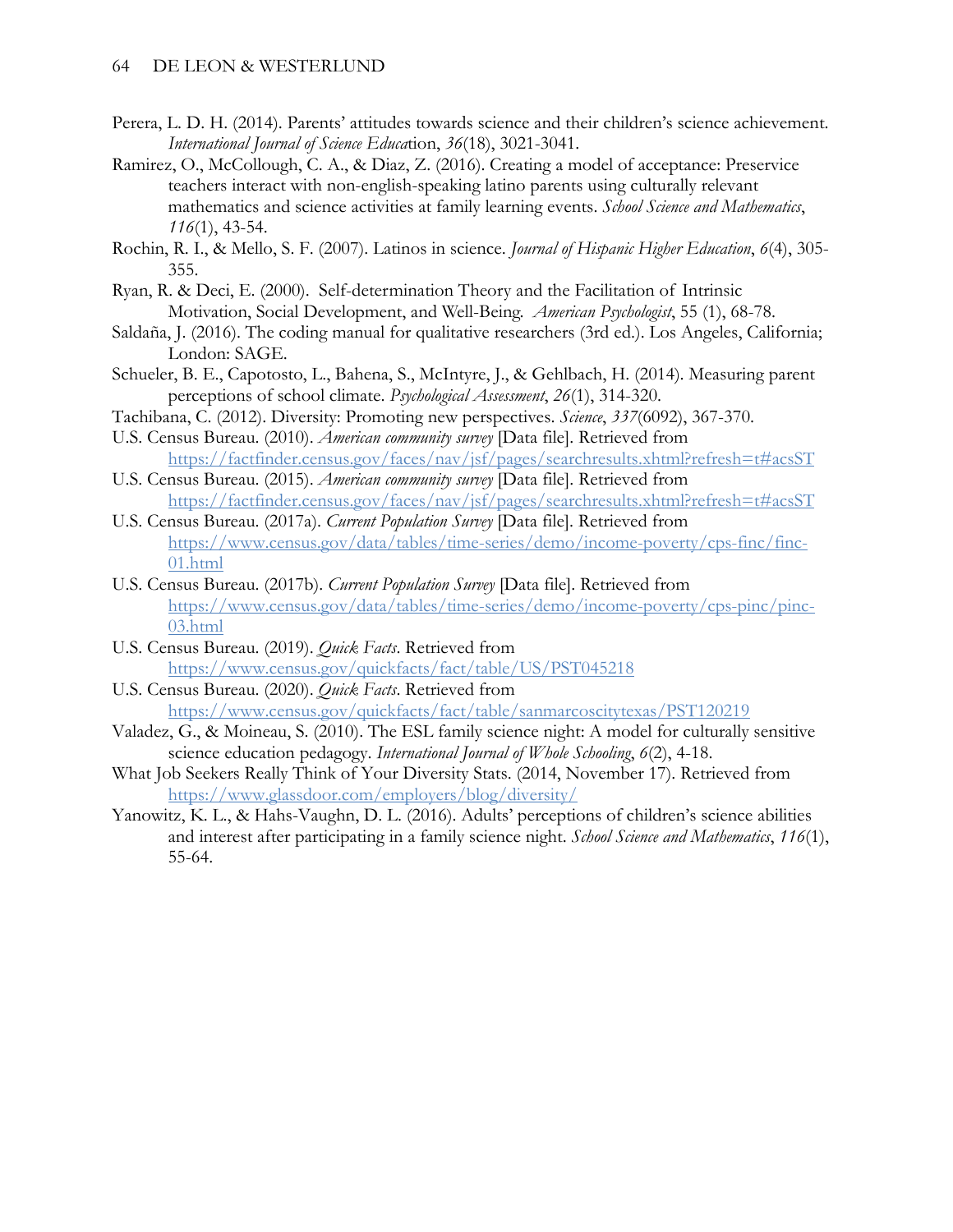# **Appendix A**

# **Family Science Event Set-Up**

\*Black rectangles represent tables

Pilot Study Family Science Event Set-Up



# Revised Family Science Event Set-Up

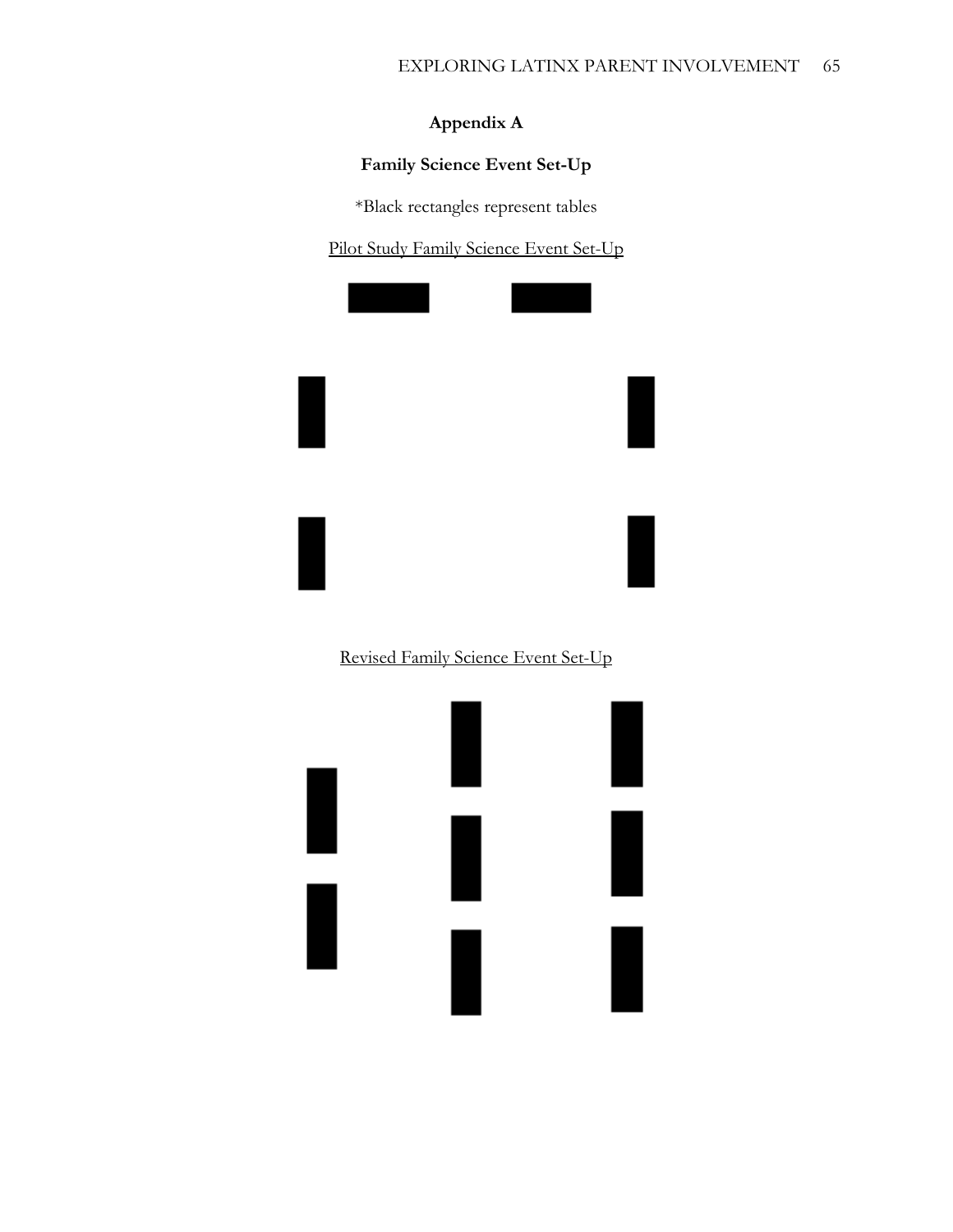### **Appendix B**

### **Science Journals**

*My Science Journal!*

\_\_\_\_\_\_\_\_\_\_\_\_\_\_\_\_\_\_\_\_\_\_\_\_\_\_\_\_\_\_\_\_\_\_\_\_ Name

### Magic Tape

1. Parent: Pull off two strips of tape about 4 inches long and fold the ends back on themselves to make a handle. Stick the two strips of tape down on top of the table.

Parent and Child: Quickly rip off the strips of tape and hold them so that they hang down vertically. Slowly bringing the two strips near each other and observe what happens.

2. Parent: Pull off one strip of tape about 4 inches long and fold the end back on itself to make a handle. Stick the strip of tape down on top of the table. Pull another strip of tape of the same length and fold the end back to make a handle and stick this strip on top fo the strip on the table.

Parent and Child: Pull the two strips of tape off the table and hold them so that they hand down vertically. Quickly pull apart the two strips of tape and slowly bring the two strips near each other and observe what happens.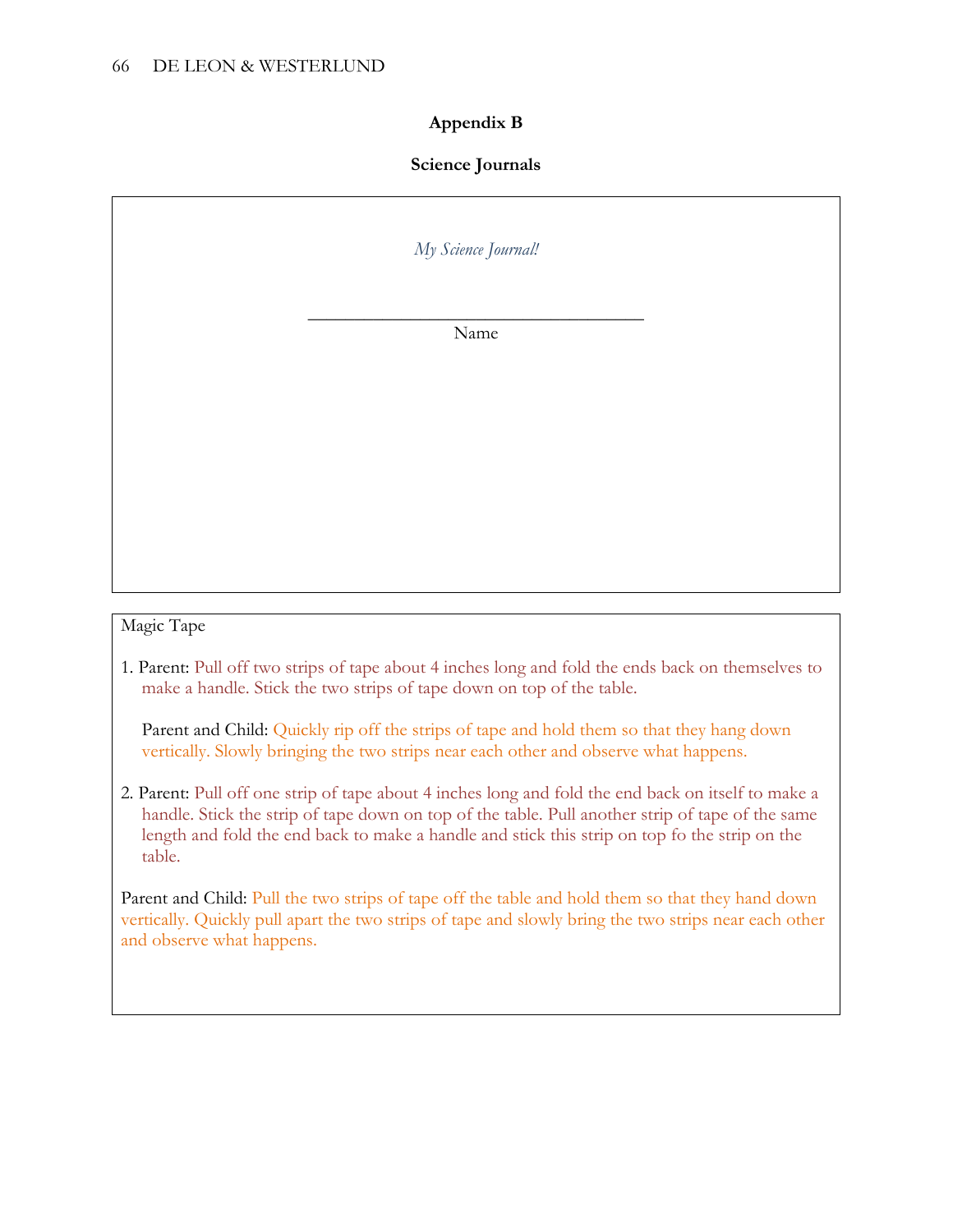# **Appendix C**

### **Informed Consent**

**Study Title:** Increasing Parent Interest in Science and Parental Involvement for Latino Parents with Family Science Nights **Principal Investigator: Author Co-Investigator/Faculty Advisor: Author**

This consent form will tell you why this study is being done. It will tell you why you are invited to participate. It will also tell you what you need to do to participate. You will be told about risks and difficulties that you may have while participating. We encourage you to ask questions at any time. If you decide to participate, you will be asked to sign this form. You will be given a copy of this form to keep.

# **PURPOSE AND BACKGROUND**

This study will explore parent interest in science. Also, parent involvement in their children's science learning. You are asked to participate because you are the parent or guarding of a child in the 9-12 year age group.

# **PROCEDURES**

If you agree to be in this study, you will participate in the following:

- A Family Science Night event
- A science attitude survey & event exit survey (10 min.)
- A take-home parent/guardian involvement questionnaire (10 min.)

Family Science Nights will be at the Public Library. They will be on Wednesdays from 6pm-8pm, June 28, July 5, July 12, July 26, August 2, and August 9. You will first complete the science attitude survey. After the Family Science Night, you will complete the exit survey. At the end of the event, you will be given a take-home questionnaire. This will be mailed back to us or returned during the Family Science Night event.

# **RISKS/DISCOMFORTS**

The survey will have questions about your background. If you are not comfortable answering these questions you may leave them blank. If the survey or questionnaire makes you uncomfortable, you may leave them blank.

# **BENEFITS/ALTERNATIVES**

# **The benefits to you are more awareness of science. Also, how to be more involved in your children's science learning.**

# **EXTENT OF CONFIDENTIALITY**

Your name will not be used in any written reports or publications. Information from paper documents will be converted to an electronic file. Then all paper documents will be shredded. The electronic file will be password protected and kept for three years. Then the electronic file will be deleted.

# **PAYMENT/COMPENSATION**

You will not be paid for your participation in this study.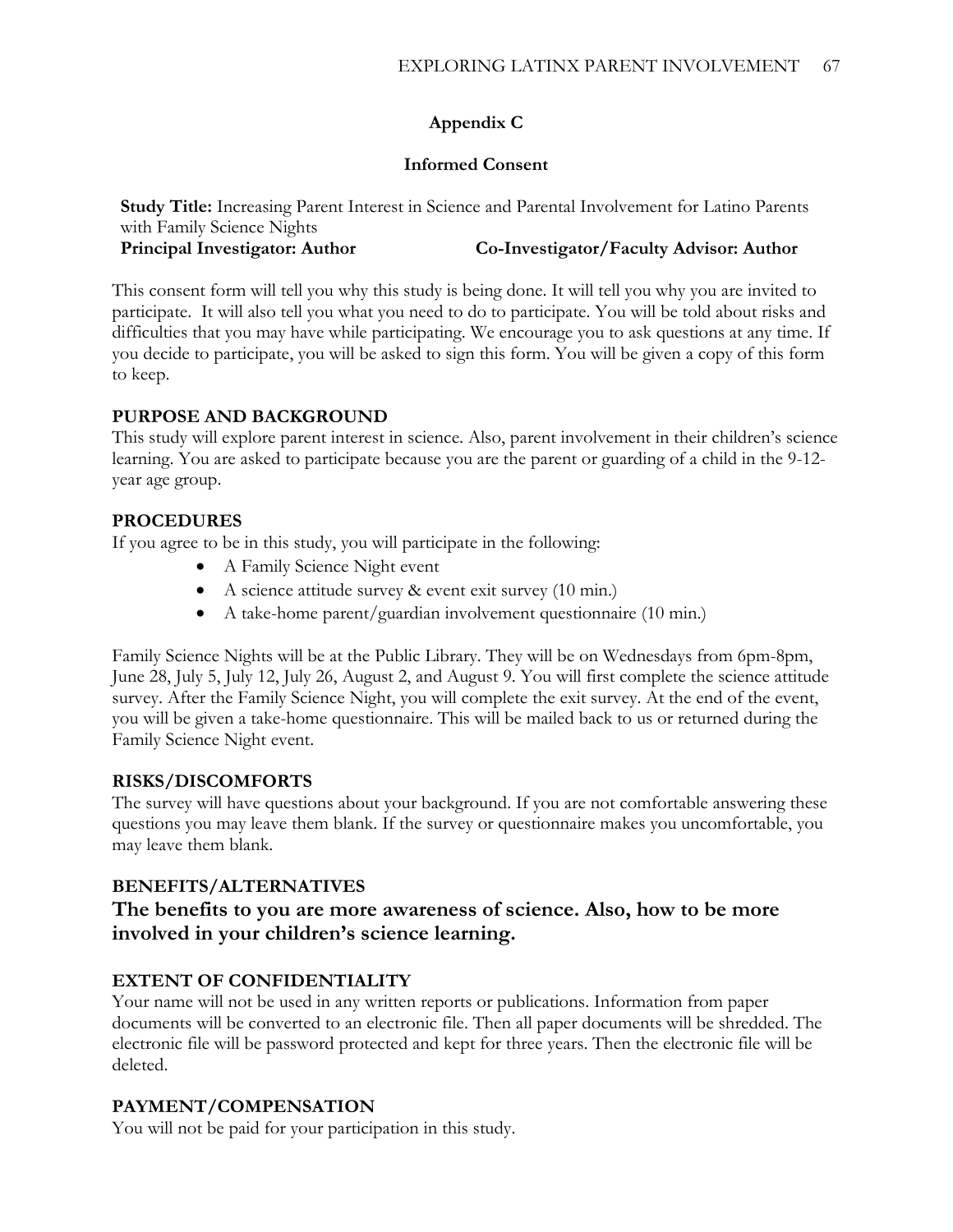### **PARTICIPATION IS VOLUNTARY**

You do not have to be in this study if you do not want to. You may refuse to answer any questions you do not want to answer. You may withdraw from this study at any time.

### **QUESTIONS**

If you have questions about this study, you may contact Author.

This project 2017763 was approved by the University IRB on June 26, 2017. Questions about the study should be directed to the IRB Chair or to the IRB Regulatory Manager.

### **DOCUMENTATION OF CONSENT**

I have read this form and will participate in the project described above. Its purposes, involvement and risks have been explained to my satisfaction. I understand I can withdraw at any time.

**Printed Name** of Study Participant

**Signature** of Study Participant

Date

Signature of Person Obtaining Consent Date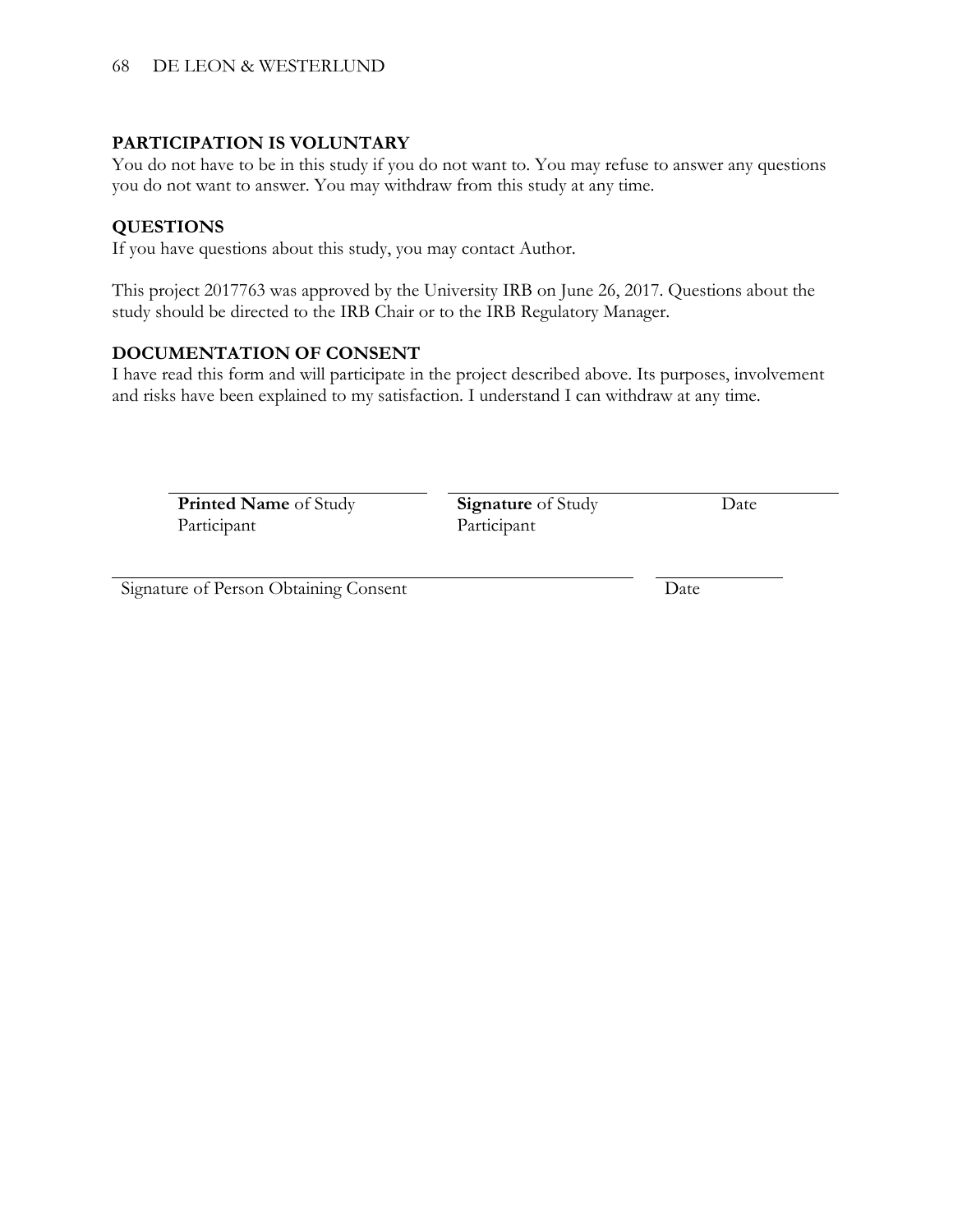### **Appendix D**

### **Family Science – Parent/Guardian Involvement Questionnaire**

Instructions: We would appreciate your completion of this questionnaire. You may choose not to answer questions that you are not comfortable with.

1. What ways are you involved with your child in science activities? Please explain.

2. What ways do you have conversations with your child about science? And how often? Please explain.

3. How comfortable are you doing science with your child? Please explain.

4. What sorts of things might help you feel more comfortable doing science as a parent/guardian? Please explain.

5. In what ways, if any, are you involved in the science being taught at your child's school? Please explain.

6. What is the biggest obstacle, if any, that prevents you from getting more involved in your child's science education? What might be able to help you overcome this obstacle? Please explain.